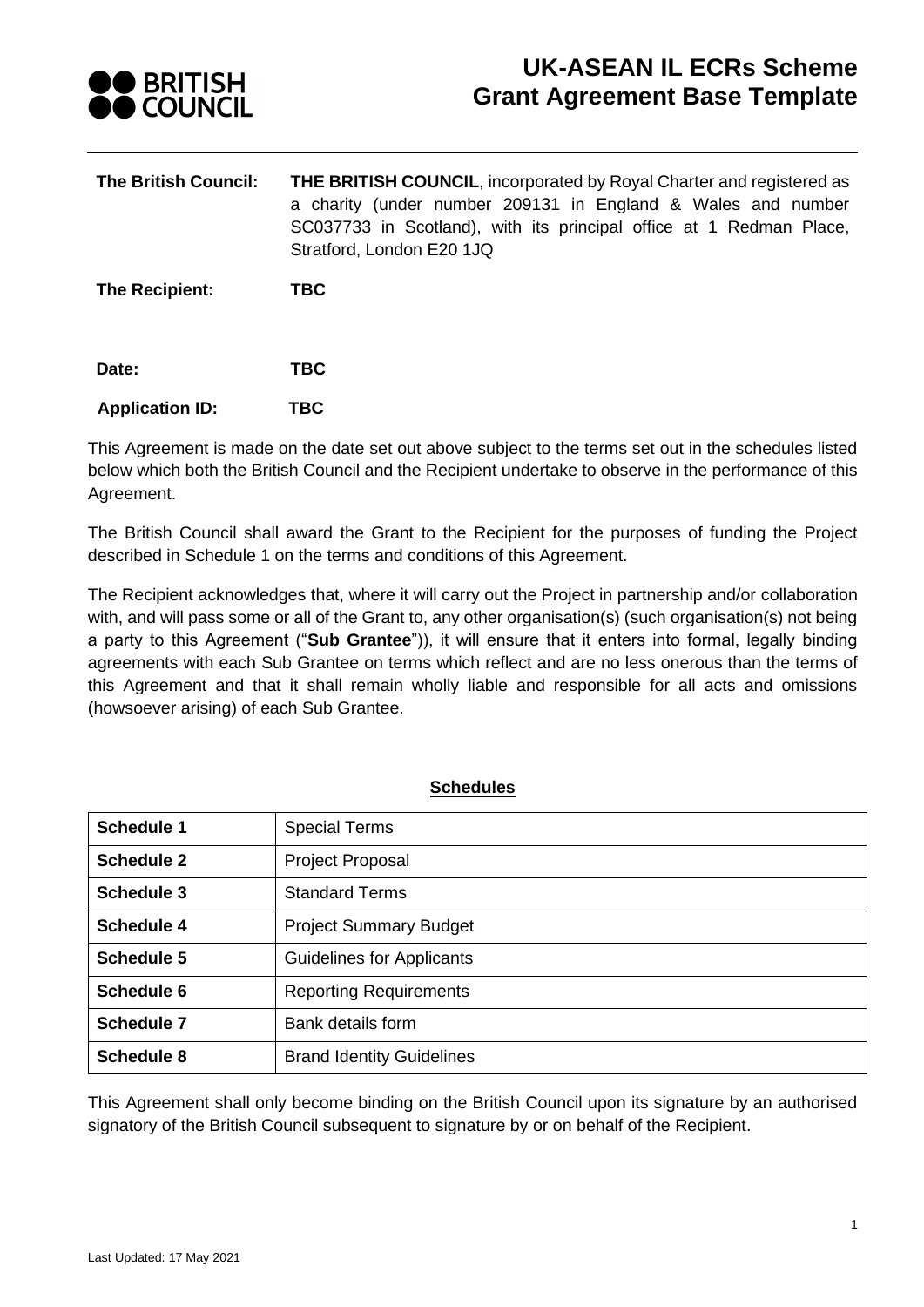**IN WITNESS** whereof the parties or their duly authorised representatives have entered into this Agreement on the date set out above.

# **Signed by the duly authorised representative of THE BRITISH COUNCIL**

| Name:    | Signature: |  |
|----------|------------|--|
| bsition: |            |  |

# **Signed by the duly authorised representative of TBC**

| Name:    | Signature: |  |
|----------|------------|--|
| osition: |            |  |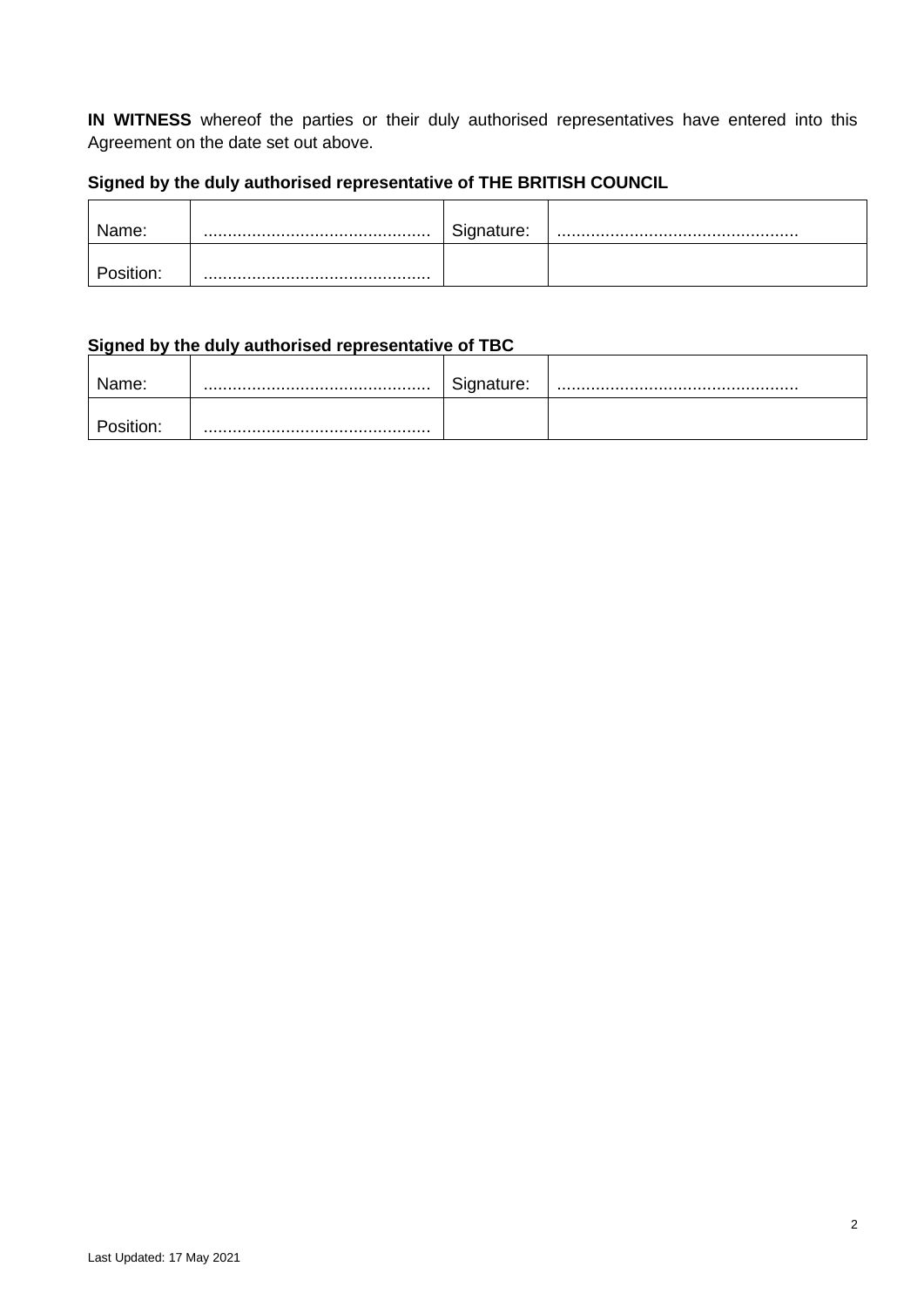#### Special Terms

Terms defined in this Schedule 1 shall have the same meanings when used throughout this Agreement.

In the event of any conflict between the terms set out in the various Schedules, the Schedules shall prevail in the order in which they appear in the Agreement.

For the purposes of the Project and the Grant, the terms of this Agreement shall prevail over any other terms and conditions issued by the British Council (whether on a purchase order or otherwise).

### **1 The Project**

- 1.1 The British Council awards the Grant for the purposes of implementing activities under the UK-ASEAN Institutional Links Early Career Researchers Scheme between the United Kingdom and **TBC** as more fully described in the Project Proposal (Schedule 2) (the "**Project**").
- 1.2 The Recipient will carry out the Project in collaboration with **TBC** who is providing match funding, for the purpose of implementing the Project, as detailed in the Project Proposal (**Error! Reference source not found.**).
- 1.3 The Recipient will deliver the Project and manage the Grant, including where relevant, disbursing the Grant to Sub Grantees in accordance with the Project Proposal detailed in **Error! Reference source not found.**.

#### **2 Commencement and Duration**

- 2.1 This Agreement shall come into force on 1 April 2022 ("**Commencement Date**") and this Agreement shall continue in full force and effect until 31 March 2023 (the "**Term**").
- 2.2 Notwithstanding anything to the contrary elsewhere in this Agreement, the British Council shall be entitled to terminate this Agreement by serving not less than 30 days' written notice on the Recipient.

#### **3 The Grant**

- 3.1 The amount of the grant awarded to the Recipient is **TBC** (the "**Grant**").
- 3.2 The British Council will pay the Grant to the Recipient by BACS transfer within 30 days of the Commencement Date. The Recipients use of the Grant is at all times subject to the Recipient's satisfactory compliance with the terms of this Agreement and, in particular, the British Council Requirements, the Funder Requirements and the Eligibility Criteria set out in clause [4.](#page-2-0)
- 3.3 The British Council shall not be obliged to pay any Grant to the extent that is has not received funding from the Funder (as defined in clause 5.1 below).

#### <span id="page-2-0"></span>**4 Eligibility Criteria**

4.1 The Recipient must comply with the eligibility criteria and requirements detailed in [Schedule 3](#page-23-0) Guidelines for Applicants ("**Eligibility Criteria**") in order to qualify for the Grant.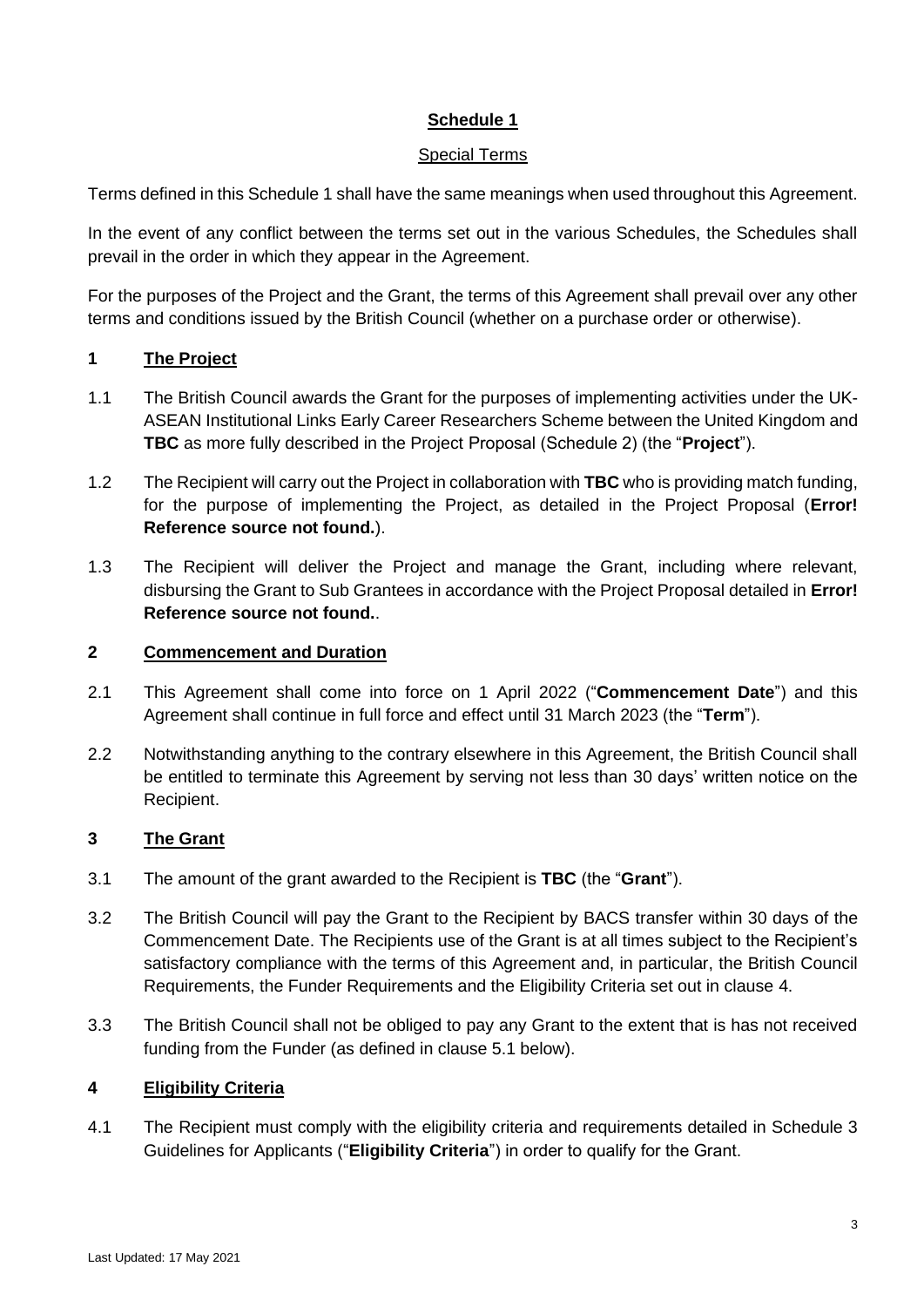4.2 The Recipient warrants that it will continue to comply with the Eligibility Criteria throughout the Term.

# **5 Funder**

5.1 The body providing the funding for the Grant is the United Kingdom's Foreign Commonwealth and Development Office (the "**Funder**").

#### **6 Service of notices**

<span id="page-3-0"></span>6.1 For the purposes of clause [27](#page-21-0) of Schedule 3, notices are to be sent to the following addresses:

| To the British Council                                                                           | To the Recipient |
|--------------------------------------------------------------------------------------------------|------------------|
| <b>The British Council</b><br>1 Redman Place<br>Stratford<br>London E20 1JQ<br><b>Attention:</b> | <b>TBC</b>       |
| Email:                                                                                           | Email:           |

#### **7 Insurance Requirements**

7.1 The Recipient shall take out and maintain during the Term with a reputable insurance company the following cover types with the following indemnity limits:

| <b>Insurance Cover</b> | <b>Indemnity Limit</b>                                                         |
|------------------------|--------------------------------------------------------------------------------|
| Employer's liability   | £5,000,000 per claim                                                           |
| Public liability       | £2,000,000 per occurrence and in the aggregate (annual total of<br>all losses) |
| Professional indemnity | £2,000,000 per occurrence and in the aggregate (annual total of<br>all losses) |
| Medical and travel     | as needed and as advised by the relevant insurance provider                    |

or such other insurance cover types and indemnity limits as may be agreed between the parties in writing from time to time.

#### **8 Locations**

8.1 The Project will be carried out in the United Kingdom and **TBC** ("**Location**") or such other locations as may be agreed between the parties in writing from time to time.

#### **9 Publicity**

9.1 Where the Recipient is responsible for the preparation of Project materials or materials promoting the Project, in addition to the publicity obligations in **Error! Reference source not found.** clause 12 the Recipient shall: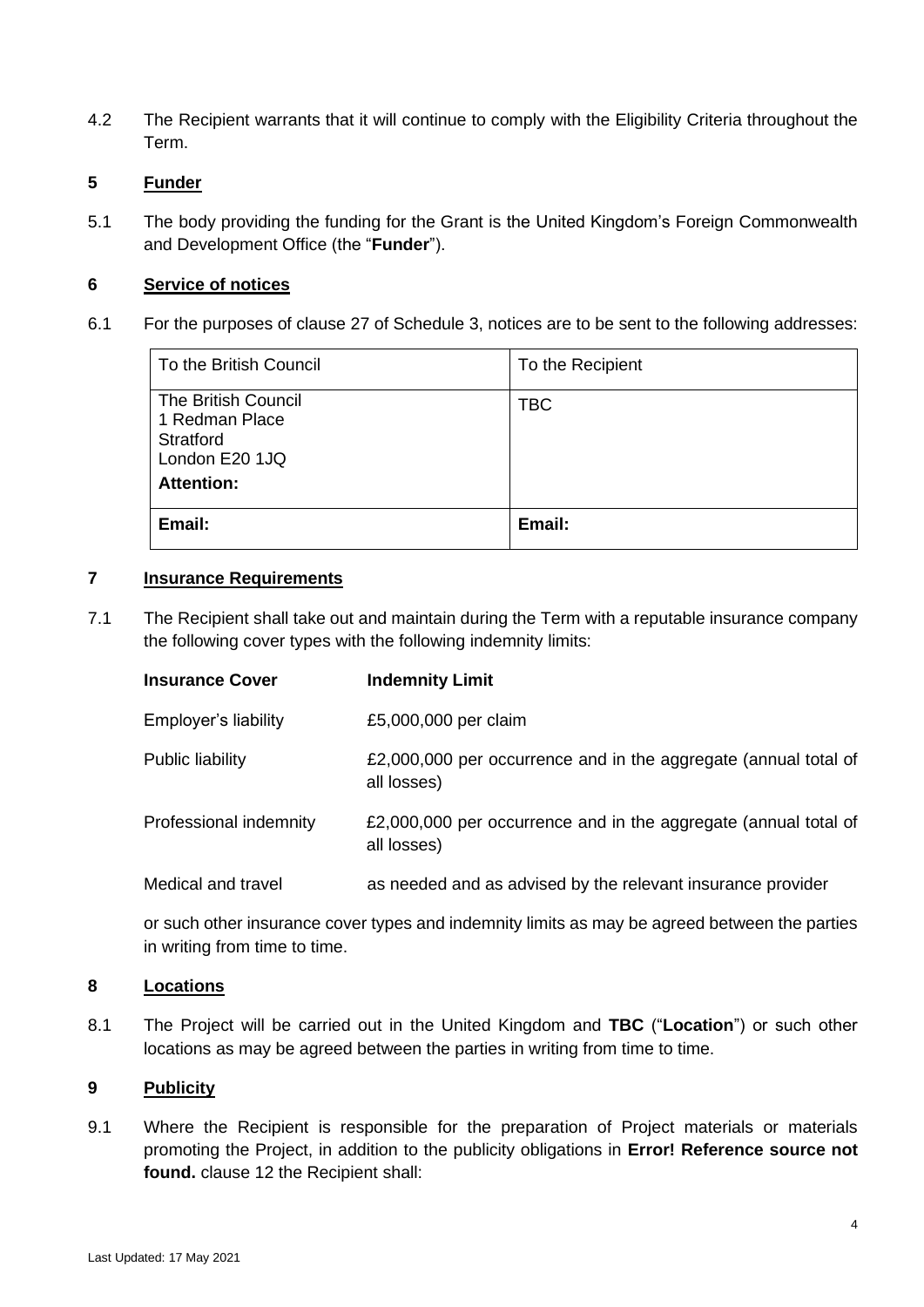- 9.1.1 ensure all materials are prepared in accordance with the Branding Guidelines at Schedule 8;
- 9.1.2 acknowledge the Funder as the body providing funding for the Grant; and;
- 9.1.3 acknowledge **TBC** as the organisation providing match funding for the Project.
- 9.2 For the avoidance of doubt, the Recipient and the British Council agree that nothing in the Agreement shall prevent the Recipient from publishing the results of the Project in academic publications to ensure knowledge dissemination, provided always that the Recipient acts in accordance with this clause 9 and the publicity requirements at Schedule 3 clause 12.

#### **10 Recipient Responsibilities**

- 10.1 The Recipient shall:
	- 10.1.1 use the Grant only for eligible costs detailed in Project Summary Budget at **Error! Reference source not found.** and Guidelines for Applicants [Schedule 3](#page-23-0) and disburse the Grant in accordance with the terms of this Agreement;
	- 10.1.2 complete and submit interim and final reports to the British Council in accordance with the Reporting Requirements at Schedule 6. The final report must be submitted to the British Council within 30 days of completion of the Project and shall also include a summary statement of expenses relating to the Grant, together with supporting documentation;
	- 10.1.3 complete British Council monitoring and evaluation surveys, including impact surveys after the end of the Project as outlined in the Reporting Requirements at [Schedule 4;](#page-24-0)
	- 10.1.4 comply with the specific guidelines governing the Project provided by the British Council at [Schedule 3](#page-23-0) of this Agreement and any other reasonable requirements notified to the Recipient from time to time by the British Council and;
	- 10.1.5 complete and return the Bank Details Form at Schedule 7 to the British Council upon signature of this Agreement.

#### **11 Principal Applicant**

- 11.1 The Recipient shall be represented by the following named individual who will be responsible for the overall implementation of the Project: **TBC** (the "**Principal Applicant**").
- 11.2 The Recipient shall not, without the British Council's prior written consent (not to be unreasonably withheld or delayed), replace the Principal Applicant. The British Council acknowledges that the Recipient will have to replace the Principal Applicant where such person leaves the employment of the Recipient, in which case the British Council shall have a right of approval over the proposed replacement (such approval not to be unreasonably withheld or delayed).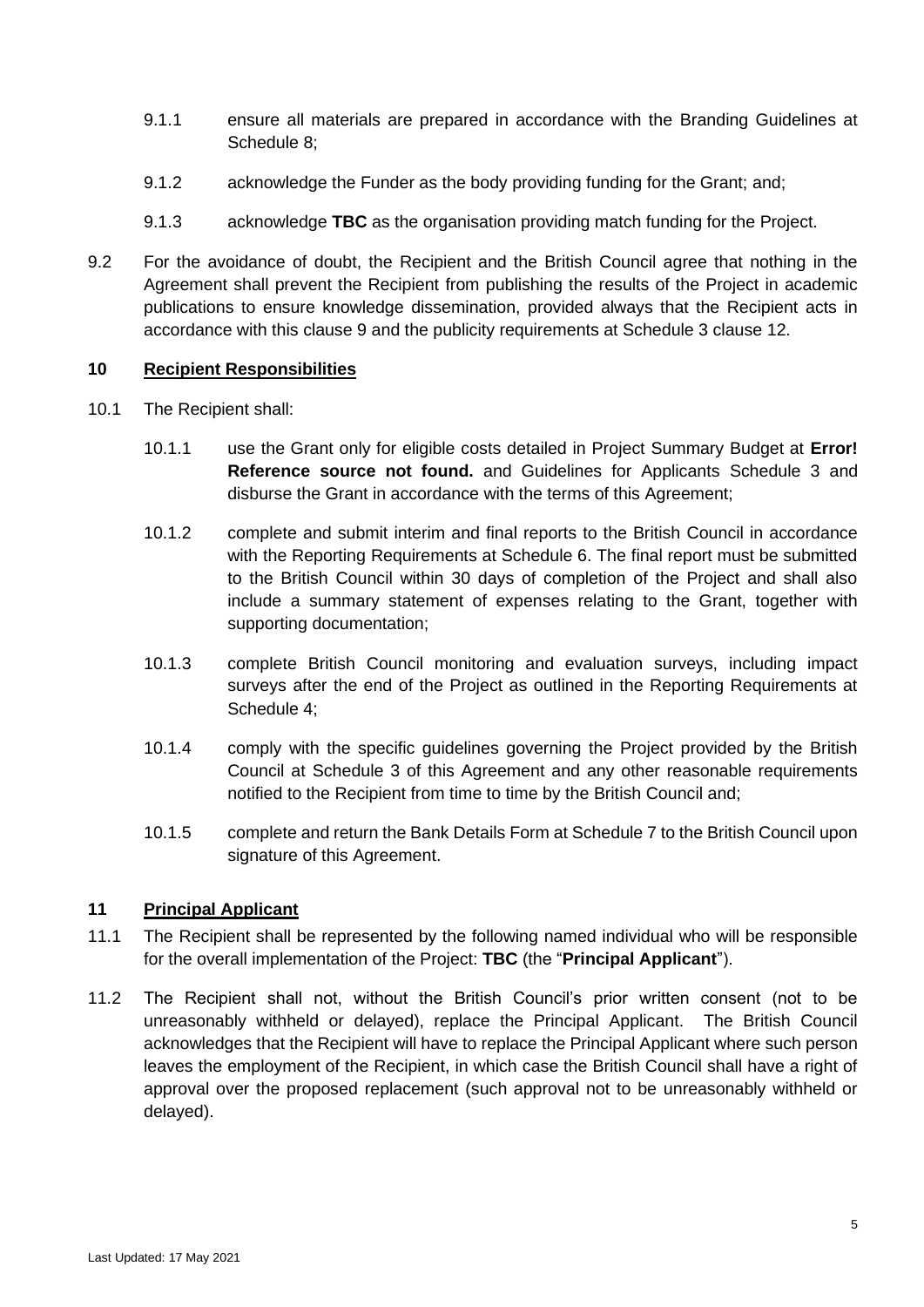Project Proposal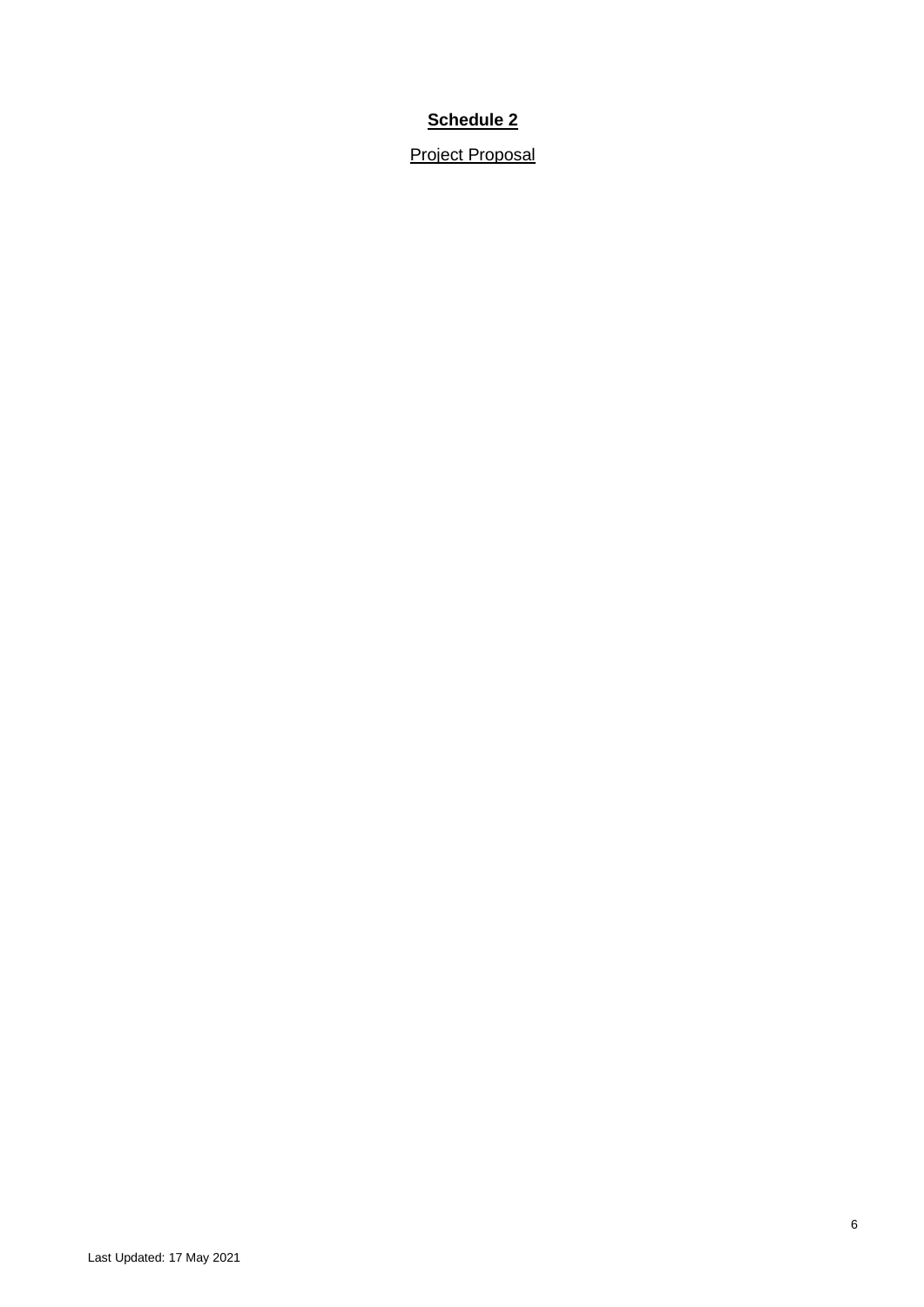#### Standard Terms

#### **1 Interpretation**

1.1 In this Agreement:

"**British Council Entities**" means the subsidiary companies and other organisations Controlled by the British Council from time to time, and any organisation which Controls the British Council (the "**Controlling Entity**") as well as any other organisations Controlled by the Controlling Entity from time to time;

"**British Council Requirements**" means the instructions, requirements, policies, codes of conduct, guidelines, forms and other documents notified to the Recipient in writing or set out on the British Council's website at [https://www.britishcouncil.org/partner/international](https://www.britishcouncil.org/partner/international-development/jobs/policies-consultants)[development/jobs/policies-consultants](https://www.britishcouncil.org/partner/international-development/jobs/policies-consultants) or such other web address as may be notified to the Recipient from time to time (as such documents may be amended, updated or supplemented from time to time during the Term);

"**Code**" means the Department of Constitutional Affairs' Code of Practice on the discharge of public authorities' functions under Part 1 of the Freedom of Information Act 2000 (issued under section 45 of that Act) (November 2004) as may be updated or re-issued from time to time and any other relevant codes of practice published by the Department of Constitutional Affairs or its successor bodies;

"**Confidential Information**" means any information which has been designated as confidential by either party in writing or that ought to be considered as confidential (however it is conveyed or on whatever media it is stored) including information which relates to the business, affairs, finances, properties, assets, trading practices, developments, trade secrets, Intellectual Property Rights, know-how, personnel, and customers of the British Council or the Recipient (as the case may be) and all personal data and special categories of personal data within the meaning of the Data Protection Legislation;

"**Control**" means the ability to direct the affairs of another party whether by virtue of the ownership of shares, contract or otherwise (and "**Controlled**" shall be construed accordingly);

"**Environmental Information Regulations**" means the Environmental Information Regulations 2004;

"**Equality Legislation**" means any and all legislation, applicable guidance and statutory codes of practice relating to diversity, equality, non-discrimination and human rights as may be in force from time to time in England and Wales or in any other territory in which, or in respect of which, the Project relates;

"**FOIA**" means the Freedom of Information Act 2000 and any subordinate legislation made under that Act from time to time together with any guidance and/or codes of practice issued by the Information Commissioner in relation to such legislation;

"**Force Majeure Event**" means an act, event, omission or accident beyond the reasonable control of the affected party which was not reasonably foreseeable and which is not attributable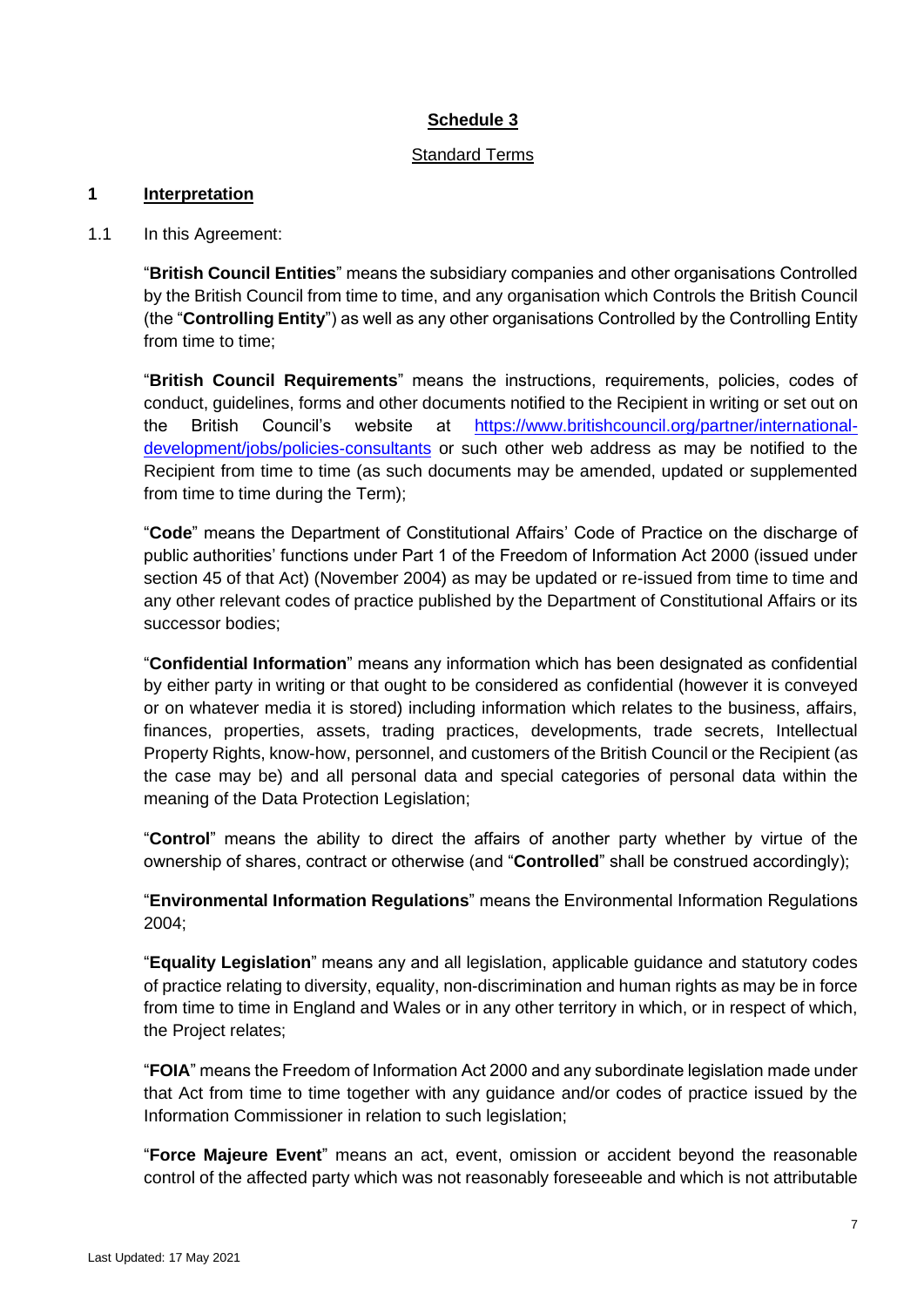to any wilful act, neglect or failure to take reasonable preventative action by that party, including (insofar as beyond such control but without prejudice to the generality of the foregoing expression) strikes, lock-outs or other industrial disputes, failure of a utility service or transport network, act of God, war, riot, civil commotion, malicious damage, volcanic ash, earthquake, explosion, terrorist act, epidemic, pandemic or other spread of infectious disease or the imposition of any measures to prevent the spread of disease, nuclear, chemical or biological contamination, compliance with any law or governmental order, rule, regulation or direction, accident, breakdown of plant or machinery, fire, flood or storm;

"**Funder Agreement**" means the agreement (if any) between the Funder (if any) and the British Council relating to the provision of the funding out of which the Grant is made;

"**Funder Requirements**" means the specific requirements of the Funder (if any), including the terms of the Funder Agreement, notified to the Recipient in writing (including, without limitation, by means of email or any website or extranet);

"**Information Disclosure Requirements**" means the requirements to disclose information under:

- (a) the Code;
- (b) the FOIA; and
- (c) the Environmental Information Regulations;

"**Intellectual Property Rights**" means any copyright and related rights, patents, rights to inventions, registered designs, database rights, design rights, topography rights, trade marks, service marks, trade names and domain names, trade secrets, rights in unpatented know-how, rights of confidence and any other intellectual or industrial property rights of any nature including all applications (or rights to apply) for, and renewals or extensions of such rights and all similar or equivalent rights or forms of protection which subsist or will subsist now or in the future in any part of the world;

"**Recipient's Team**" means the Recipient and, where applicable, any Relevant Person, and all other employees, consultants, agents and sub-contractors and any other person, organisation, company, or other third-party representatives which the Recipient engages in any way in relation to the Project;

"**Relevant Person**" means any individual employed or engaged by the Recipient and involved in the Project, or any agent or contractor or sub-contractor of the Recipient who is involved in the Project; and

"**Request for Information**" means a request for information (as defined in FOIA) relating to or connected with this Agreement or the British Council more generally or any apparent request for such information under the Information Disclosure Requirements.

#### 1.2 In this Agreement:

1.2.1 any headings in this Agreement shall not affect the interpretation of this Agreement;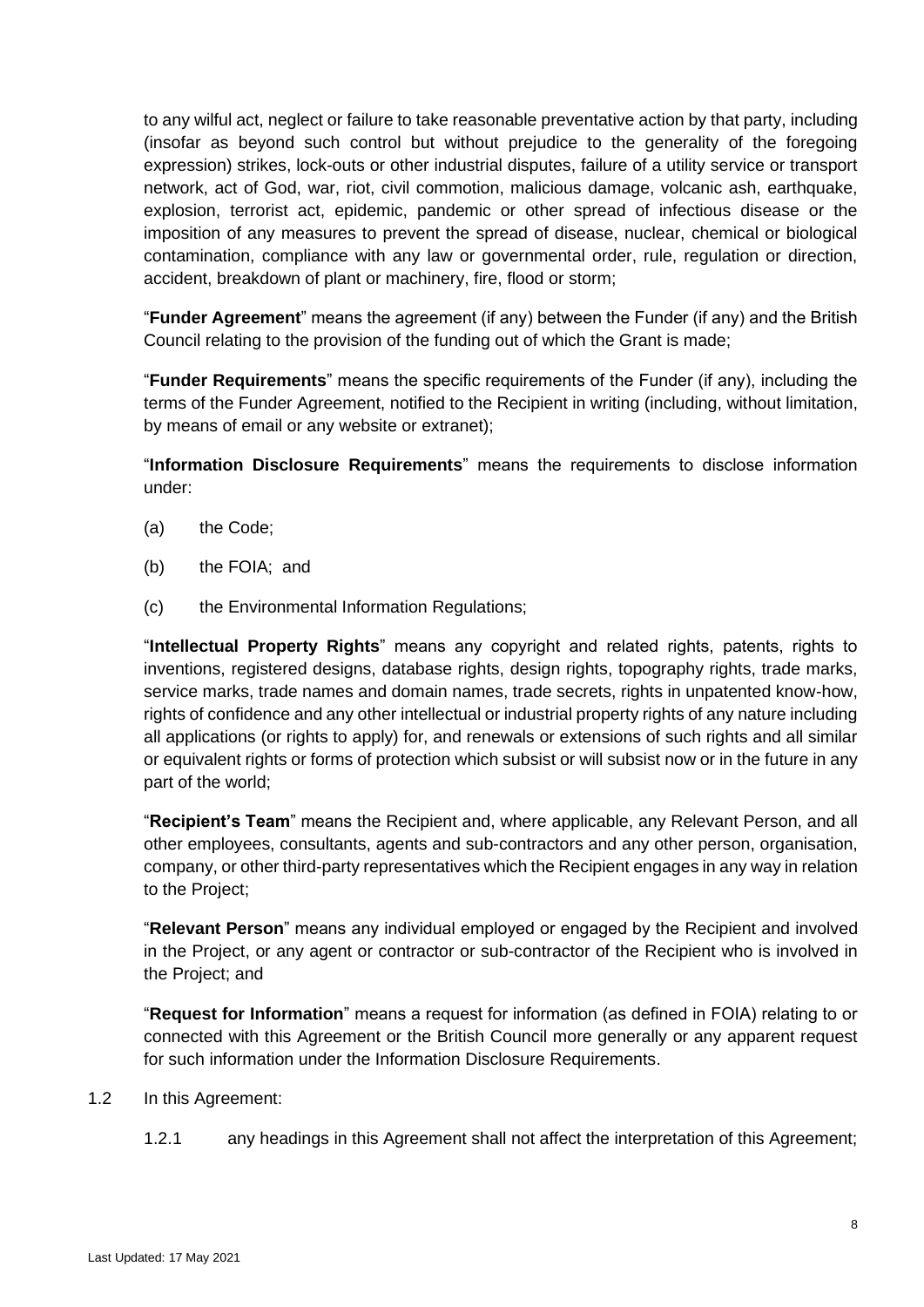- 1.2.2 a reference to a statute or statutory provision is (unless otherwise stated) a reference to the applicable UK statute as it is in force for the time being, taking account of any amendment, extension, or re-enactment and includes any subordinate legislation for the time being in force made under it;
- 1.2.3 where the words "include(s)" or "including" are used in this Agreement, they are deemed to have the words "without limitation" following them, and are illustrative and shall not limit the sense of the words preceding them;
- <span id="page-8-1"></span>1.2.4 without prejudice to clause [1.2.5,](#page-8-0) except where the context requires otherwise, references to:
	- (i) services being provided to, or other activities being provided for, the British Council;
	- (ii) any benefits, warranties, indemnities, rights and/or licences granted or provided to the British Council; and
	- (iii) the business, operations, customers, assets, Intellectual Property Rights, agreements or other property of the British Council,

shall be deemed to be references to such services, activities, benefits, warranties, indemnities, rights and/or licences being provided to, or property belonging to, each of the British Council and the British Council Entities and this Agreement is intended to be enforceable by each of the British Council Entities; and

<span id="page-8-0"></span>1.2.5 obligations of the British Council shall not be interpreted as obligations of any of the British Council Entities.

#### **2 Recipient's obligations**

- 2.1 The Recipient warrants that the information given to the British Council in connection with the Project Proposal is true and acknowledges that the British Council awards the Grant on this basis.
- 2.2 The Recipient shall apply the Grant solely and exclusively for the purposes of funding the Project. The Recipient agrees to reimburse the British Council in full if the Grant is not used for this purpose.
- 2.3 The Recipient confirms that the Project and the award of the Grant to it shall not breach any applicable State subsidy control rules.
- 2.4 The Recipient shall notify the British Council in writing of any amount of other funding including other public sector funding (if any) and/or guarantees secured by or offered to it for any purpose whatsoever as soon as it is approved.
- 2.5 The Recipient shall deliver the Project with (i) reasonable skill and care and to the highest professional standards (ii) in compliance at all times with the terms of this Agreement (and, in particular, the Special Terms (Schedule 1) and the Project Proposal (Schedule 2)), the reasonable instructions of the British Council and all applicable regulations and legislation in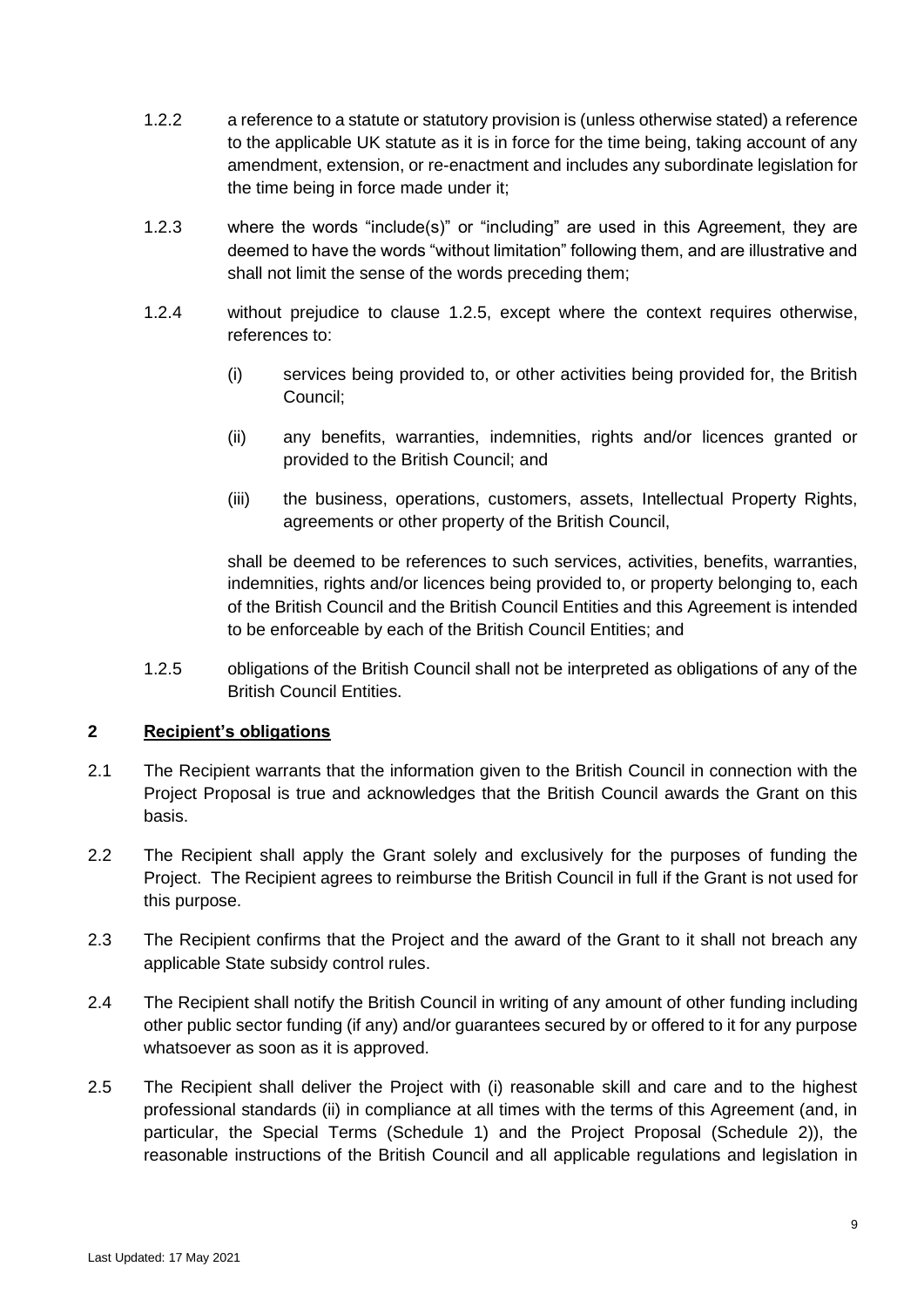force from time to time. The Recipient shall allocate sufficient resources to enable it to comply with its obligations under this Agreement.

- 2.6 The Recipient shall comply with, and complete and return any forms or reports from time to time required by, the British Council Requirements and/or the Eligibility Criteria.
- 2.7 The Recipient shall comply with the Funder Requirements (if any) and shall do nothing to put the British Council in breach of the Funder Requirements (if any).
- 2.8 The Recipient shall not at any time do or say anything which damages or which could reasonably be expected to damage the interests or reputation of the British Council or the Funder (if any) or their respective officers, employees, agents or contractors.
- 2.9 The Recipient shall keep full and proper accounts and records of income and expenditure with regard to the Project and the British Council shall be entitled to receive copies of all information reasonably required on request (including, without limitation, bank statements, receipts and vouchers for expenditure incurred) and to audit the administration by the Recipient of the Grant and the Project.
- 2.10 Where the British Council and/or the Funder requires more information or considers that any report and/or other documentation is not acceptable, or where the British Council and/or the Funder believes that the performance of the activity undertaken is not in accordance with this Agreement, the British Council shall provide sufficient details to the Recipient to enable it to rectify the situation. The British Council reserves the right to suspend or terminate (as the case may be) the Project and the Agreement in the event that the Recipient is not able to rectify the situation to the satisfaction of the British Council (and/or the Funder).
- 2.11 The Recipient undertakes to work with the British Council to monitor and evaluate progress made towards achieving the Project through regular communication, face to face meetings if required and progress reports and agrees to provide any relevant information related to the activities detailed in the Project Proposal as and when requested.
- 2.12 The Recipient shall comply with all applicable legislation and codes of practice relating to child protection and the promotion of the welfare of children in force in England and Wales and any other territory in which the Project takes place or to which the Project relates.
- 2.13 The Recipient shall use its reasonable endeavours to ensure that it does not become involved in any conflict of interests between the interests of the British Council and/or the Funder and the interests of the Recipient itself or any client of the Recipient. The Recipient shall notify the British Council in writing as soon as is practically possible of any potential conflict of interests and shall follow the British Council's reasonable instructions to avoid, or bring to an end, any conflict of interests. In the event that a conflict of interests does arise, the British Council shall be entitled to terminate this Agreement on immediate written notice.

# **3 Capital Assets**

3.1 A "**Capital Asset**" means any item of equipment or other asset costing £500 (five hundred pounds) (excluding VAT) or more which, on the date of purchase, has a useful life of more than one year and is purchased wholly or partly out of the Grant.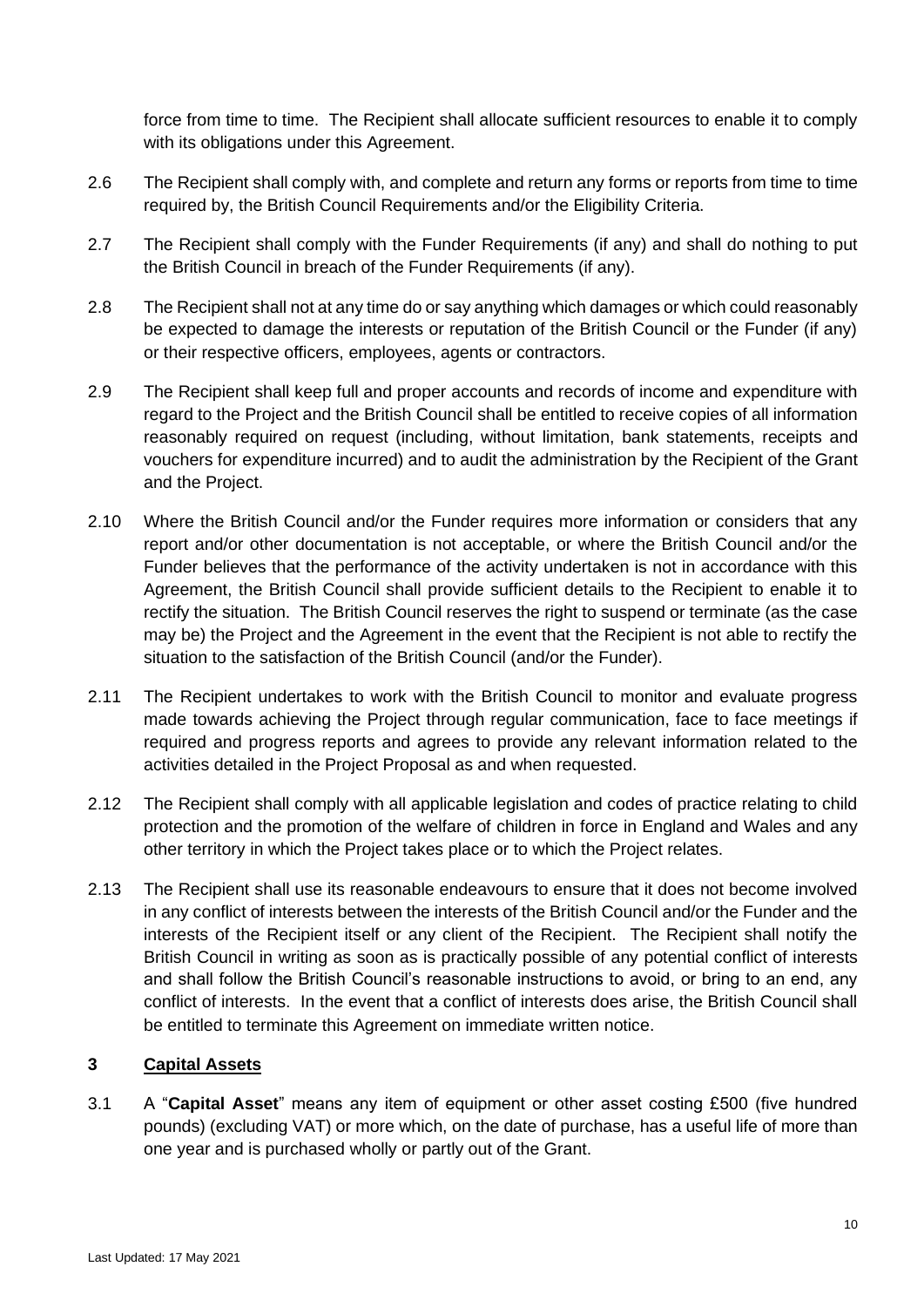- <span id="page-10-0"></span>3.2 The Recipient shall obtain the prior written consent of the British Council (and, where applicable, the Funder) before purchasing any Capital Asset.
- 3.3 Subject to clause [3.2,](#page-10-0) the Recipient shall advise the British Council in writing of the purchase of any Capital Asset and shall advise the British Council of its date of purchase, its purchase price (excluding VAT), its location and details of anyone else having an interest in the Capital Asset.
- 3.4 The Recipient shall not dispose of any Capital Asset without the British Council's prior written consent. The British Council may require the sale of any Capital Asset at open market value and may also require payment to the British Council of a share of the net proceeds of sale in proportion to the amount of Grant contributed to its purchase.

### **4 Withholding, Reduction and Repayment of the Grant**

- 4.1 The British Council may (and may be obliged by the Funder to) reduce, withhold or claim a repayment (in full or in part) of the Grant if:
	- 4.1.1 the Recipient fails to comply with the terms of this Agreement;
	- 4.1.2 the Recipient breaches the warranty in clause [4.2](#page-10-1) of Schedule 1;
	- 4.1.3 the Recipient makes a change to the Project which the British Council and/or the Funder has not approved;
	- 4.1.4 the Recipient attempts to dispose of a Capital Asset without the British Council's prior written consent;
	- 4.1.5 there is any financial irregularity or fraud in the operation of the Project;
	- 4.1.6 there has been any overpayment of the Grant; or
	- 4.1.7 the Funder reduces the amount of funding available, withdraws funding or demands repayment of any part of the Grant.
- <span id="page-10-1"></span>4.2 The British Council will notify the Recipient in writing of any decision it (or the Funder) takes to reduce, withhold or claim a repayment of the Grant or any part of it and will, if appropriate, arrange a meeting with the Recipient to discuss the consequences of such decision.
- 4.3 If the British Council demands repayment of the Grant or any part of it, the Recipient shall make repayment within 30 days.
- 4.4 The Grant is fully inclusive of any and all taxes that may be payable in connection with the award, receipt or use of the Grant. The Recipient will deduct any such taxes out of the Grant and in no circumstances shall the British Council be required to pay any additional sums in respect of such taxes. In the event that the British Council is required by the laws or regulations of any applicable jurisdiction to deduct any withholding tax or similar taxes from the Grant, the British Council shall deduct and account for such taxes before paying the remainder of the Grant to the Recipient and shall notify the Recipient in writing of all such sums properly deducted.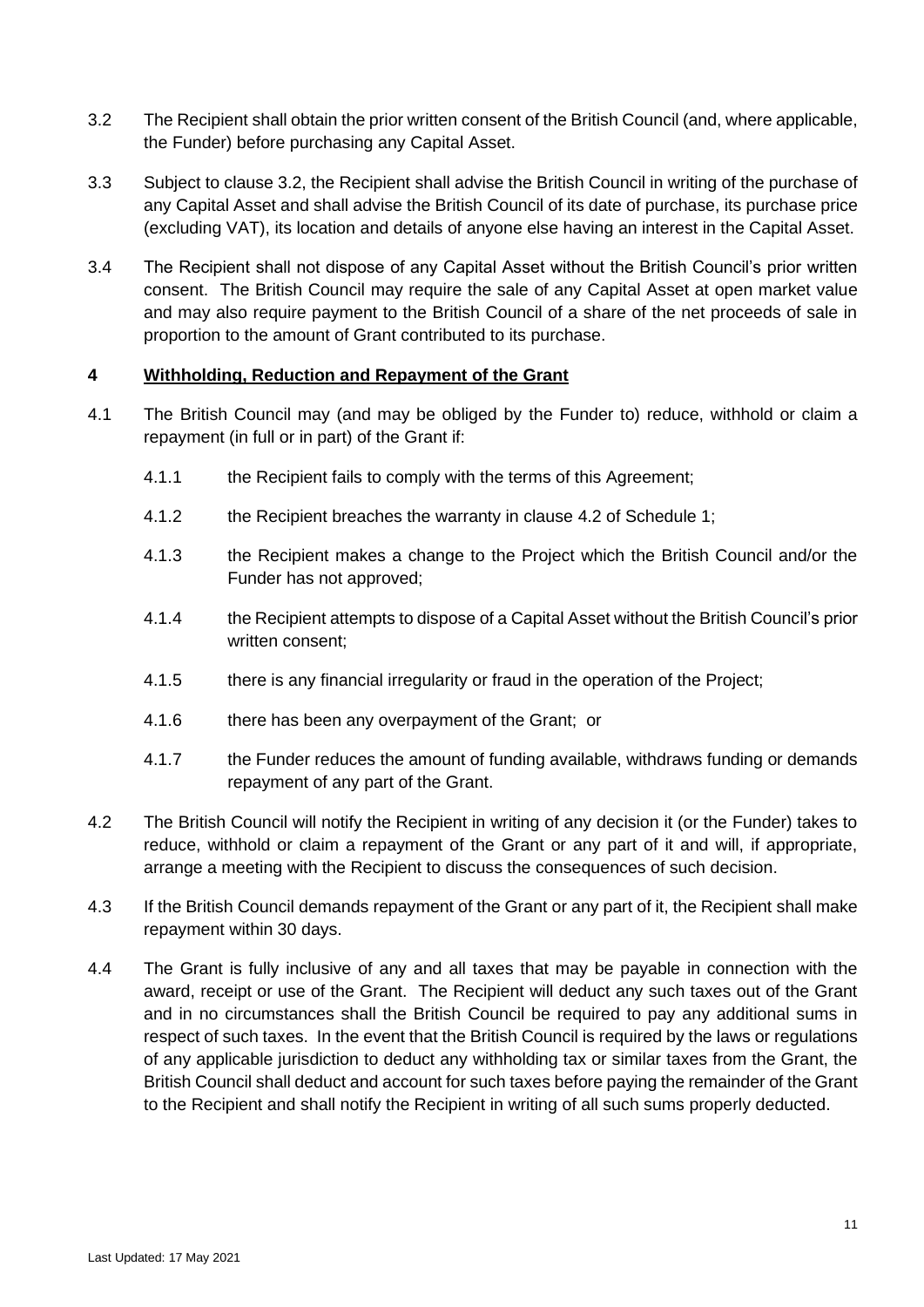# **5 Change Control**

- 5.1 If the Recipient wishes to change the scope of the Project, it shall submit details of the requested change to the British Council in writing and such change shall only be implemented if agreed in accordance with the remainder of this clause.
- 5.2 If the Recipient requests a change to the scope of the Project, it shall send such request to the British Council in writing, accompanied by a written statement of the following matters:
	- 5.2.1 the likely time required to implement the change;
	- 5.2.2 any foreseeable impact that the proposed change may have on the Recipient's compliance with the Eligibility Criteria;
	- 5.2.3 any other impact of the proposed change on the terms of this Agreement; and

the British Council shall withhold or give its consent to such change in its sole discretion. If the British Council allows the Recipient to proceed with the change, the Recipient shall do so, following a variation of this Agreement in writing reflecting the agreed change in accordance with clause [21.](#page-20-0)

### **6 Intellectual Property Rights**

- 6.1 Where any Intellectual Property Rights owned or licensed by the British Council are required to be used in connection with the delivery of the Project, the Recipient acknowledges that it shall have no right to use the same except to the extent necessary for the delivery of the Project and subject to such consents and restrictions as may be specified by the British Council.
- 6.2 The Recipient warrants that the delivery of the Project does not and will not infringe any third party's Intellectual Property Rights.
- 6.3 The Recipient hereby grants to the British Council an irrevocable, royalty-free, non-exclusive, worldwide right and licence to use any information, data, reports, documents, or other materials obtained, created or developed in the course of the Project for non-commercial purposes to publicise and report on the activities of the British Council in connection with the award of the Grant and the delivery of the Project.

#### <span id="page-11-1"></span>**7 Liability and Indemnity**

- <span id="page-11-0"></span>7.1 Nothing in this Agreement shall exclude or restrict the liability of either party to the other for death or personal injury resulting from negligence or for fraudulent misrepresentation or in any other circumstances where liability may not be limited under any applicable law.
- 7.2 Subject to clauses [7.1,](#page-11-0) the British Council's total liability to the Recipient in respect of all other losses arising under or in connection with this Agreement, whether in contract, tort, breach of statutory duty, or otherwise, shall not exceed the amount of the Grant.
- 7.3 Provided that the British Council has paid the Grant to the Recipient in accordance with this Agreement, the Recipient shall be responsible for all claims, costs, expenses, losses and liabilities howsoever arising in connection with the Project and the receipt and use of the Grant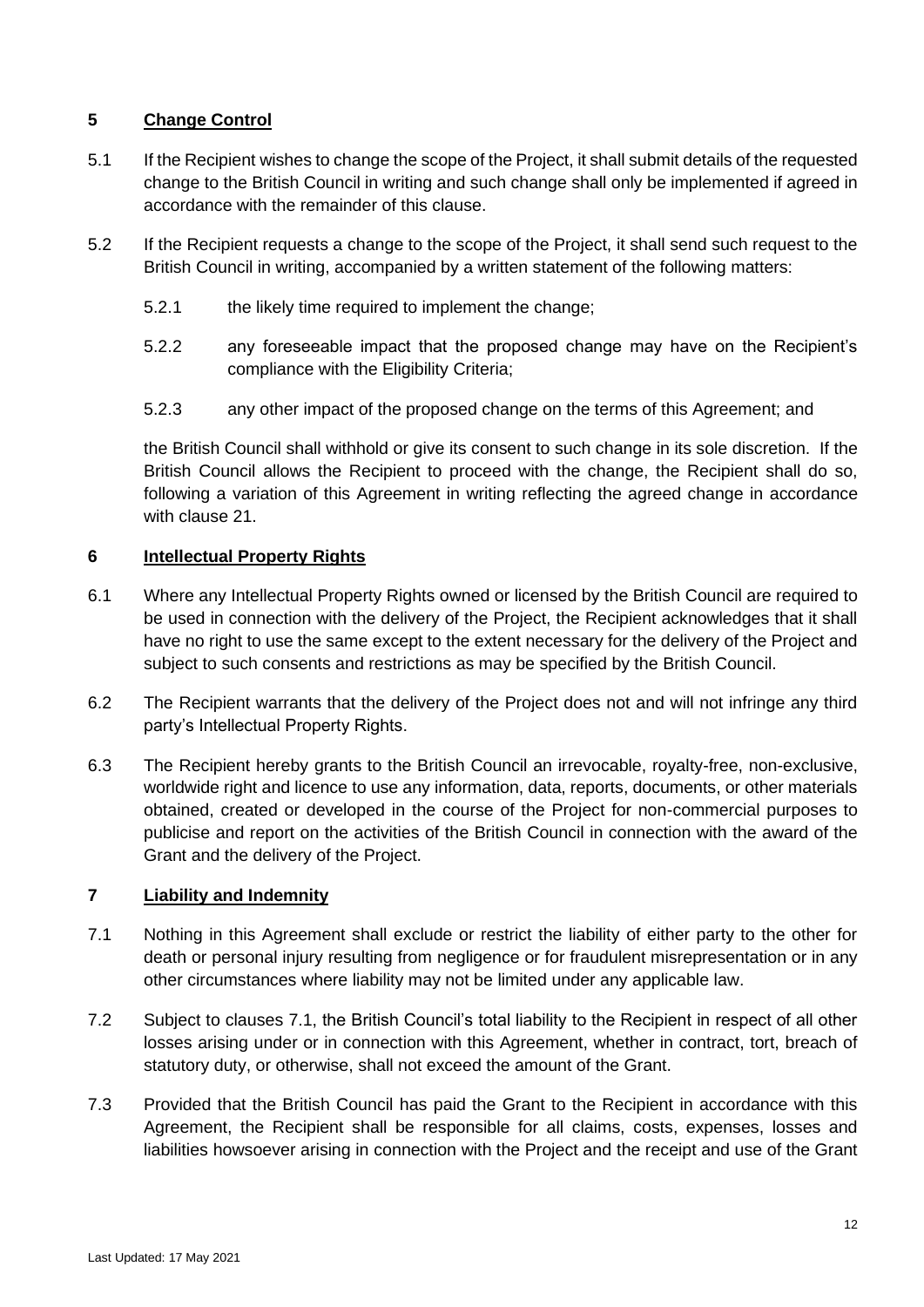and the Recipient shall indemnify and hold the British Council harmless from and against all such claims, costs, expenses, losses and liabilities.

7.4 The provisions of this clause [7](#page-11-1) shall survive termination of this Agreement, however arising.

#### <span id="page-12-0"></span>**8 Confidentiality**

- 8.1 For the purposes of this clause [8:](#page-12-0)
	- 8.1.1 the "**Disclosing Party**" is the party which discloses Confidential Information to, or in respect of which Confidential Information comes to the knowledge of, the other party; and
	- 8.1.2 the "**Receiving Party**" is the party which receives Confidential Information relating to the other party.
- <span id="page-12-1"></span>8.2 The Receiving Party shall take all necessary precautions to ensure that all Confidential Information it receives under or in connection with this Agreement:
	- 8.2.1 is given only to such of its staff and professional advisors or consultants engaged to advise it in connection with this Agreement as is strictly necessary for the performance of this Agreement and only to the extent necessary for the performance of this Agreement; and
	- 8.2.2 is treated as confidential and not disclosed (without the prior written consent of the Disclosing Party) or used by the Receiving Party or any member of its staff or its professional advisors or consultants otherwise than for the purposes of this Agreement.
- 8.3 The provisions of clause [8.2](#page-12-1) shall not apply to any Confidential Information which:
	- 8.3.1 is or becomes public knowledge (otherwise than by breach of this clause [8\)](#page-12-0);
	- 8.3.2 was in the possession of the Receiving Party, without restriction as to its disclosure, before receiving it from the Disclosing Party;
	- 8.3.3 is received from a third party who lawfully acquired it and who is under no obligation restricting its disclosure;
	- 8.3.4 is independently developed without access to the Confidential Information; or
	- 8.3.5 must be disclosed pursuant to a statutory, legal or parliamentary obligation placed upon the Receiving Party.
- 8.4 Nothing in this clause [8](#page-12-0) shall prevent the Recipient from using any techniques, ideas or knowhow gained during the performance of this Agreement in the course of its normal business, to the extent that it does not result in a disclosure of Confidential Information or an infringement of Intellectual Property Rights.
- 8.5 In the event that the Recipient fails to comply with this clause [8,](#page-12-0) the British Council reserves the right to terminate this Agreement by notice in writing with immediate effect.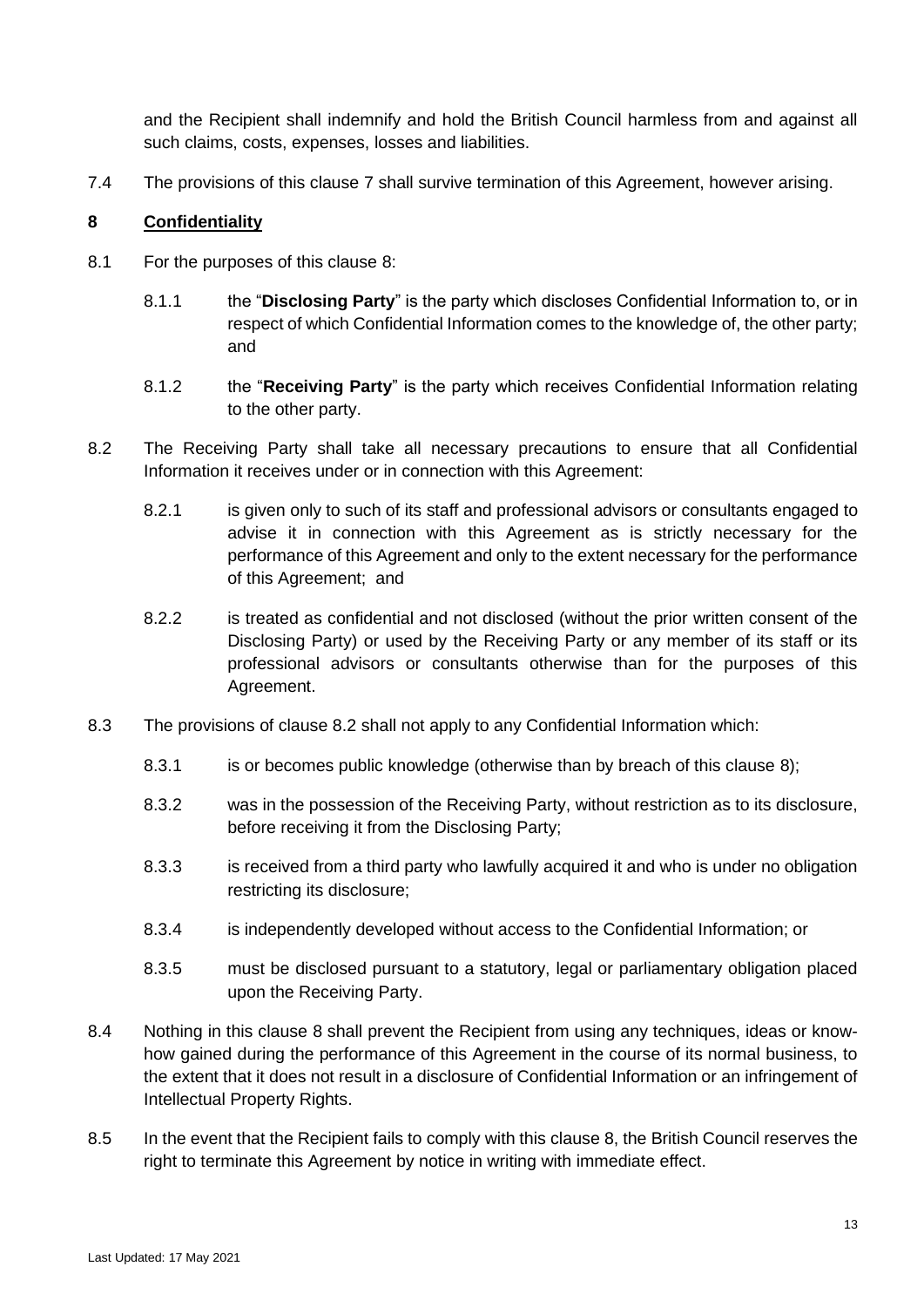- 8.6 The provisions under this clause [8](#page-12-0) are without prejudice to the application of the Official Secrets Act 1911 to 1989 to any Confidential Information.
- 8.7 The Recipient acknowledges that the British Council is subject to the Information Disclosure Requirements and shall assist and co-operate with the British Council to enable the British Council to comply with those requirements.
- 8.8 Where the British Council receives a Request for Information in relation to information that the Recipient or any of its sub-contractors is holding on behalf of the British Council and which the British Council does not hold itself, the British Council shall, as soon as reasonably practicable after receipt, forward the Request for Information to the Recipient and the Recipient shall:
	- 8.8.1 provide the British Council with a copy of all such information in the form that the British Council requires as soon as practicable and in any event within 10 calendar days (or such other period as the British Council acting reasonably may specify) of the British Council's request; and
	- 8.8.2 provide all necessary assistance as reasonably requested by the British Council to enable the British Council to respond to the Request for Information within the time for compliance set out in section 10 of the FOIA or regulation 5 of the Environmental Information Regulations, as applicable.
- <span id="page-13-0"></span>8.9 The Recipient acknowledges that any lists or schedules provided by it outlining Confidential Information are of indicative value only and that the British Council may nevertheless be obliged to disclose the Recipient's Confidential Information in accordance with the Information Disclosure Requirements:
	- 8.9.1 in certain circumstances without consulting the Recipient; or
	- 8.9.2 following consultation with the Recipient and having taken its views into account,

provided always that where clause [8.9.1](#page-13-0) above applies, the British Council shall, in accordance with the recommendations of the Code, take reasonable steps to draw this to the attention of the Recipient after any such disclosure.

8.10 The provisions of this clause [8](#page-12-0) shall survive the termination of this Agreement, however arising.

# **9 Termination**

- 9.1 Without prejudice to any other rights or remedies which the British Council may have, the British Council may terminate this Agreement without liability to the Recipient immediately on giving notice to the Recipient if:
	- 9.1.1 the Recipient uses the Grant or any part of it other than for the Project;
	- 9.1.2 the Funder Agreement is terminated for any reason;
	- 9.1.3 there is a change of Control of the Recipient; or
	- 9.1.4 the funding for the Grant is otherwise withdrawn or ceases.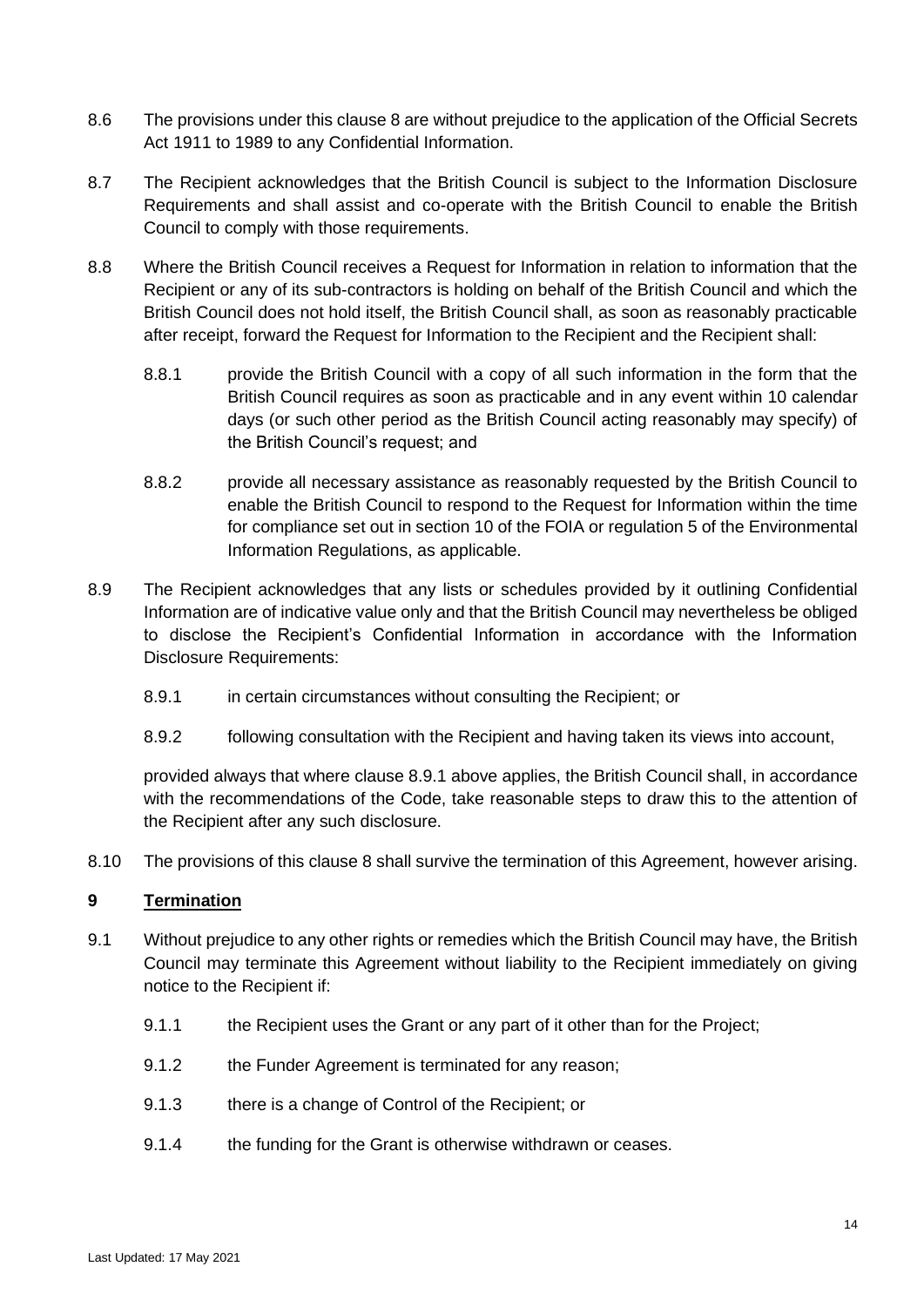- 9.2 Either party may give notice in writing to the other terminating this Agreement with immediate effect if:
	- 9.2.1 the other party commits any material breach of any of the terms of this Agreement and that breach (if capable of remedy) is not remedied within 30 days of notice being given requiring it to be remedied (and where such breach is not capable of remedy, the terminating party shall be entitled to terminate the Agreement with immediate effect);
	- 9.2.2 an order is made or a resolution is passed for the winding-up of the other party or an administrator is appointed by order of the court or by other means to manage the affairs, business and property of the other party or a receiver and/or manager or administrative receiver is validly appointed in respect of all or any of the other party's assets or undertaking or circumstances arise which entitle the Court or a creditor to appoint a receiver and/ or manage or administrative receiver or which entitle the Court to make a winding-up or bankruptcy order or the other party takes or suffers any similar or analogous action (in any jurisdiction) in consequence of debt; or
	- 9.2.3 the other party ceases, or threatens to cease, to carry on business.
- 9.3 In any circumstances where the British Council has the right to terminate this Agreement it may instead, by serving written notice on the Recipient, suspend the Project for a reasonable period.
- 9.4 Termination of this Agreement, however it arises, shall not affect or prejudice the accrued rights of the parties as at termination or the continuation of any provision expressly stated to survive, or implicitly surviving, termination.

#### **10 Data Processing**

- 10.1 In this clause:
	- 10.1.1 "**Data Protection Legislation**" shall mean any applicable law relating to the processing, privacy and use of Personal Data, as applicable to either party or the Project under this Agreement, including the DPA and/or the GDPR, and/or any corresponding or equivalent national laws or regulations; and any laws which implement any such laws; and any laws that replace, extend, re-enact, consolidate or amend any of the foregoing; all guidance, guidelines, codes of practice and codes of conduct issued by any relevant regulator, authority or body responsible for administering Data Protection Legislation (in each case whether or not legally binding);
	- 10.1.2 "**DPA**" means the UK Data Protection Act 2018;
	- 10.1.3 "**GDPR**" means, as applicable, the General Data Protection Regulation (EU) 2016/679 or the UK GDPR as defined in the DPA (as amended); and
	- 10.1.4 "**Personal Data**" means "personal data" (as defined in the Data Protection Legislation) that are processed under this Agreement.
- 10.2 The Recipient shall not breach the Data Protection Legislation and warrants that in carrying out its obligations under this Agreement it will not breach the Data Protection Legislation or do or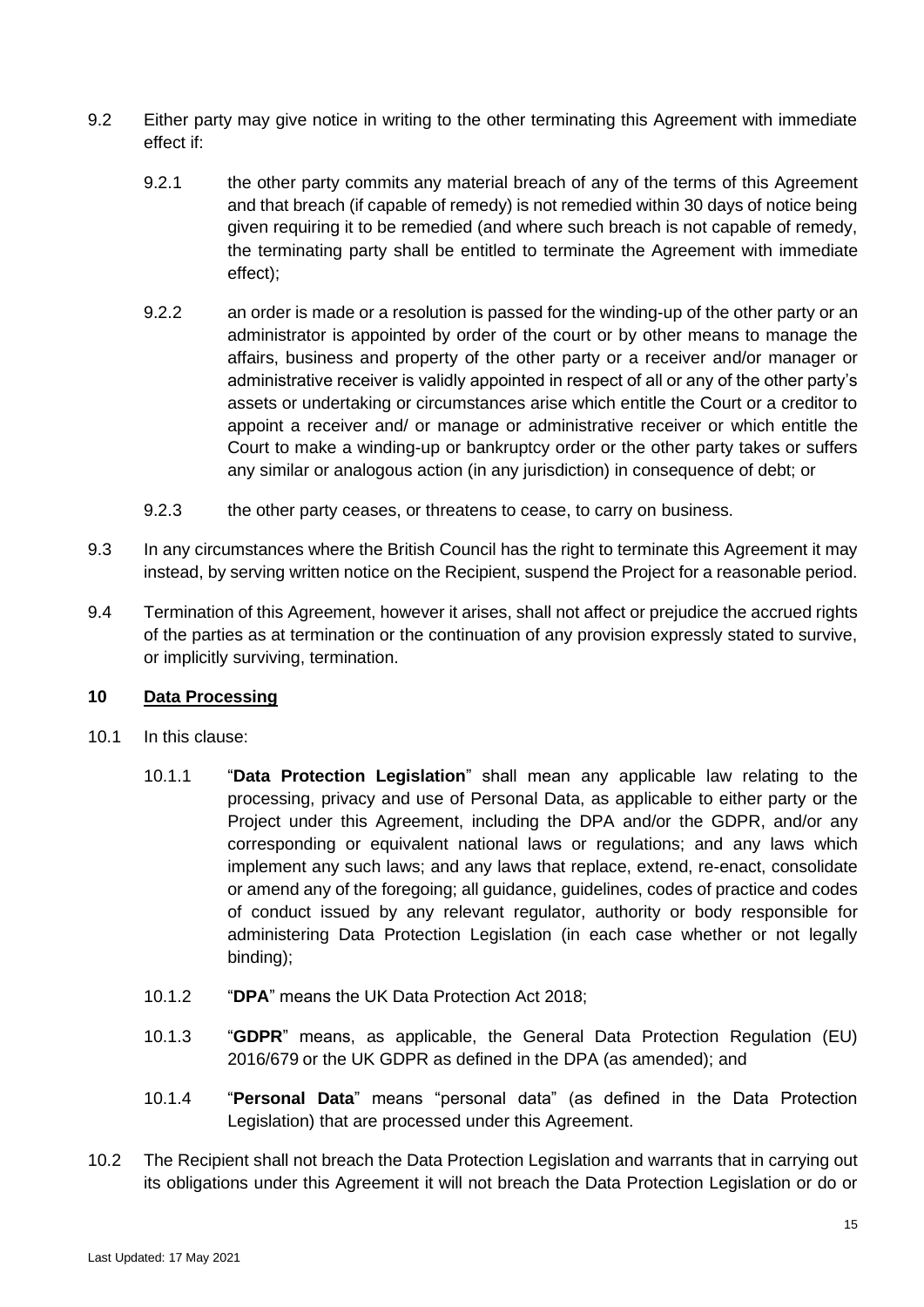omit to do anything that might cause the British Council to be in breach of the Data Protection Legislation.

# **11 Audit**

- 11.1 The Recipient will fully co-operate with and assist the British Council in meeting its audit and regulatory requirements by providing access for the British Council, its internal auditors (which shall include, for the purposes of this Agreement the British Council's internal, audit, security, safeguarding and operational risk functions), its external auditors or any agents appointed by the British Council or their regulators (or any person appointed by such body) to conduct appropriate reviews and inspections of the activities and records of the Recipient (and to take copies of records and documents and interview members of the Recipient's staff). The Recipient shall maintain all records relating to this Agreement (including the provision of the Services and the receipt of all Charges) for a period of seven (7) years following the year in which the provision of the Services under this Agreement is completed or such longer period as the British Council may notify to the Recipient in writing from time to time.
- 11.2 The Recipient shall bear its own cost in relation to any reasonable number of audits carried out by the British Council and/or the Funder. Where any audit reveals any breach or non-compliance by the Recipient, the Recipient shall also bear the costs of the British Council and/or the Funder carrying out such audit.

#### <span id="page-15-0"></span>**12 Publicity**

- 12.1 The provisions of this clause [12](#page-15-0) shall apply unless specifically varied by the British Council Requirements or the Funder Requirements.
- 12.2 The Recipient shall:
	- 12.2.1 obtain the British Council's prior written consent to all promotional activity, public statements or press releases issued by the Recipient or on the Recipient's behalf in relation to the Project or any aspect of it;
	- 12.2.2 where requested to do so by the British Council, acknowledge the award of the Grant by the British Council (and, where applicable, the Funder) in any publicity about the Project; and
	- 12.2.3 incorporate the British Council's logo in all marketing materials in accordance with the British Council's visual identity guidelines for the Project (being such guidelines as shall be notified in advance to the Recipient) and will not use the British Council's logo for any other purpose whatsoever.

### **13 Employees**

13.1 The Recipient agrees that it will not, without the prior written consent of the British Council, whether directly or indirectly, and whether alone or in conjunction with, or on behalf of, any other person during the Term or for a period of 6 (six) months following termination, solicit or entice, or endeavour to solicit or entice away from the British Council any person employed by the British Council and involved directly in the award of the Grant.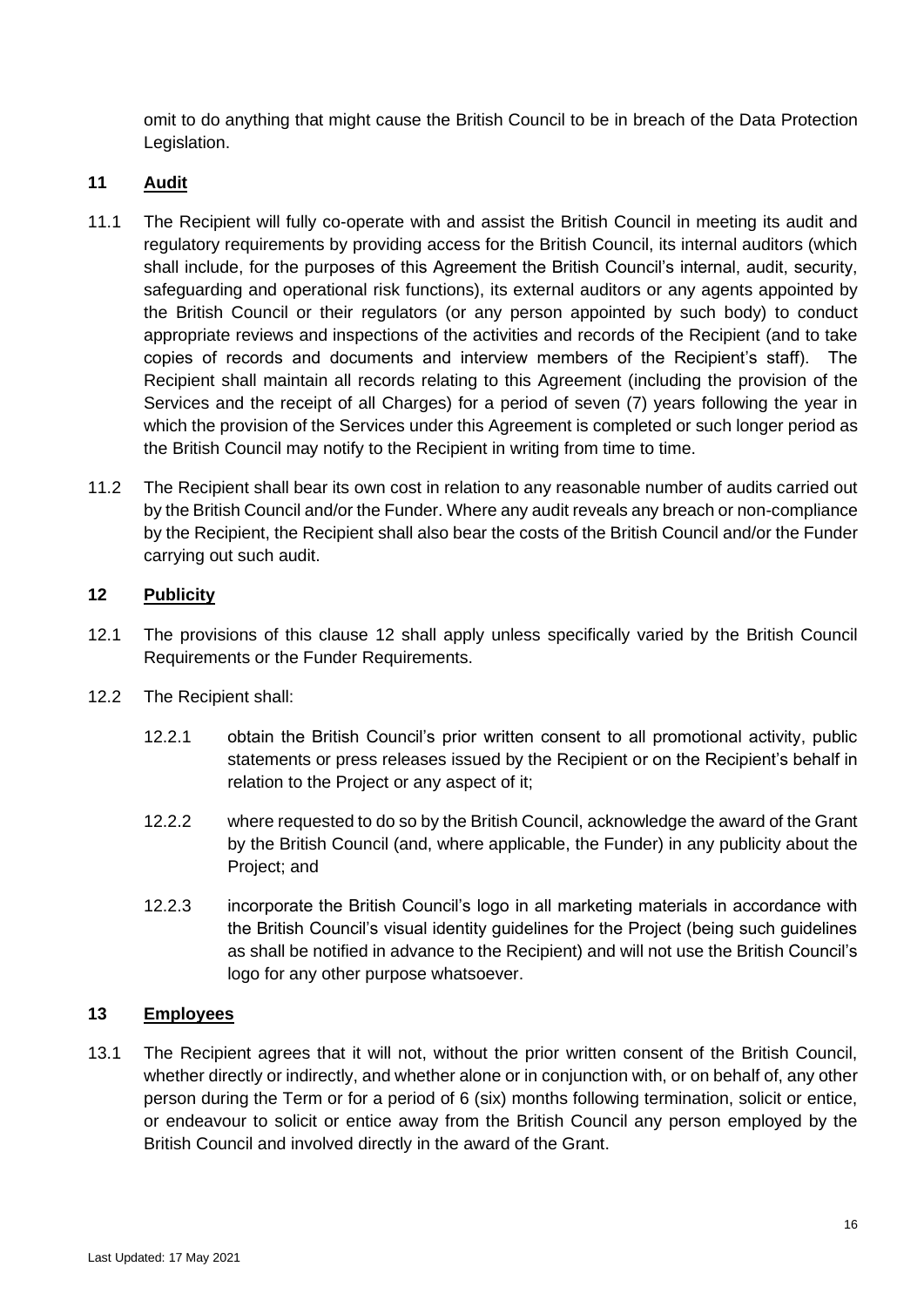#### <span id="page-16-4"></span>**14 Anti-Corruption, Anti-Collusion and Tax Evasion**

- <span id="page-16-2"></span>14.1 The Recipient undertakes and warrants that it has not offered, given or agreed to give (and that it will not offer, give or agree to give) to any person any gift or consideration of any kind as an inducement or reward for doing or forbearing to do anything in relation to the obtaining of this Agreement or the performance by the Recipient of its obligations under this Agreement.
- <span id="page-16-3"></span>14.2 The Recipient warrants that it, and any Relevant Person, has and will retain in place, and undertakes that it, and any Relevant Person, will at all times comply with, policies and procedures to avoid the risk of bribery (as set out in the Bribery Act 2010), tax evasion (as set out in the Criminal Finances Act 2017) and fraud within its organisation and in connection with its dealings with other parties, whether in the UK or overseas.
- <span id="page-16-0"></span>14.3 The Recipient warrants that:
	- 14.3.1 it, and any Relevant Person, has not colluded, and undertakes that it will not at any time collude, with any third party in any way in connection with this Agreement (including in respect of pricing under this Agreement); and
	- 14.3.2 it, and any Relevant Person, has not engaged, and will not at any time engage, in any activity, practice or conduct which would constitute either:
	- 14.3.3 a UK tax evasion facilitation offence under section 45 of the Criminal Finances Act 2017; or
	- 14.3.4 a foreign tax evasion facilitation offence under section 46 of the Criminal Finances Act 2017.

Nothing under this clause [14.3](#page-16-0) is intended to prevent the Recipient from discussing the terms of this Agreement with the Recipient's professional advisors.

- <span id="page-16-1"></span>14.4 The Recipient acknowledges and agrees that British Council may, at any point during the Term and on any number of occasions, carry out searches of relevant third party screening databases (each a "**Screening Database**") to ensure that neither the Recipient, the Recipient's Team nor any of the Recipient's Team's directors or shareholders (where applicable), is or have been listed:
	- 14.4.1 as an individual or entity with whom national or supranational bodies have decreed organisations should not have financial dealings;
	- 14.4.2 as being wanted by Interpol or any national law enforcement body in connection with crime;
	- 14.4.3 as being subject to regulatory action by a national or international enforcement body;
	- 14.4.4 as being subject to export, trade or procurement controls or (in the case of an individual) as being disqualified from being a company director; and/or
	- 14.4.5 as being a heightened risk individual or organisation, or (in the case of an individual) a politically exposed person,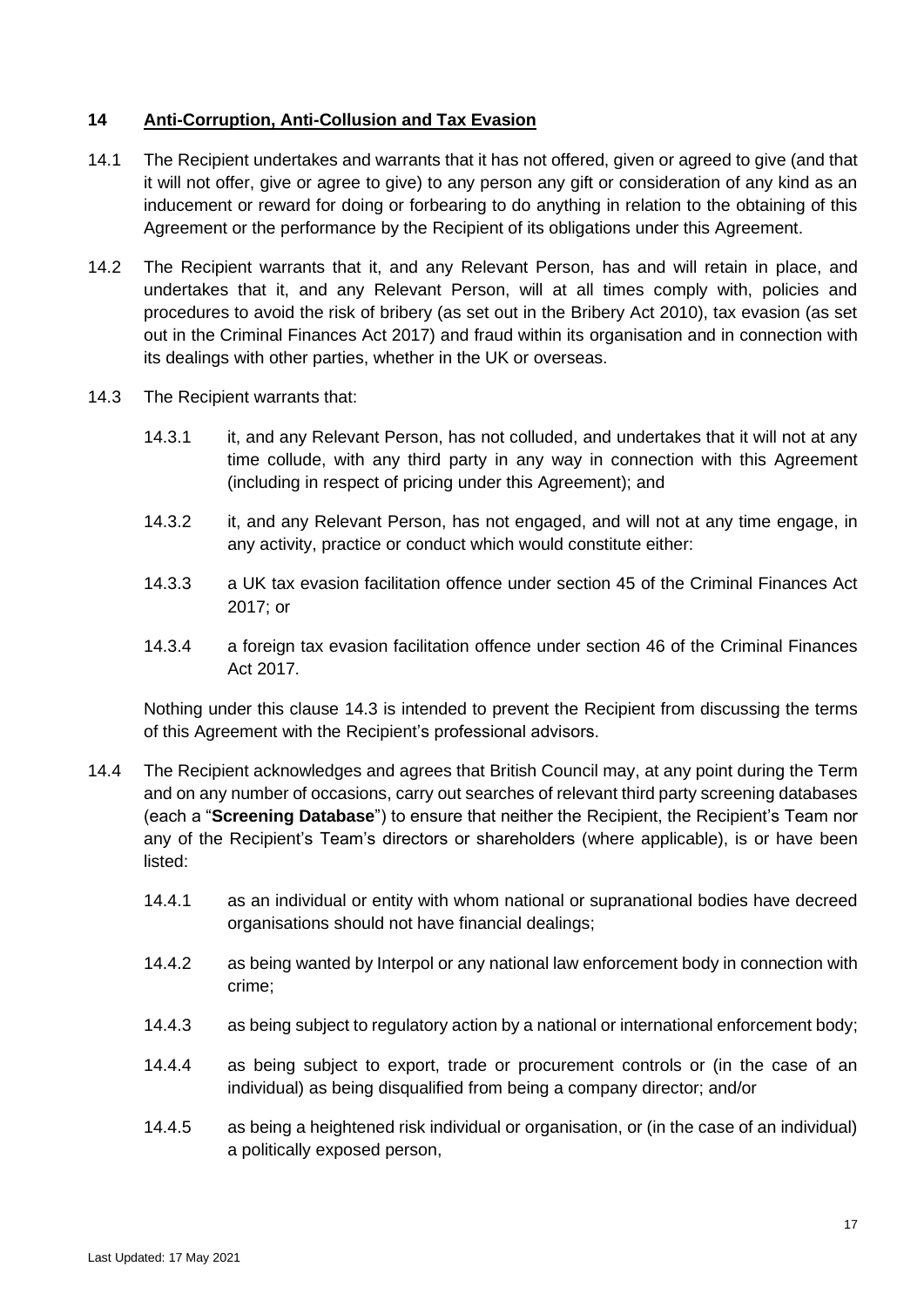#### (together the "**Prohibited Entities**").

- <span id="page-17-0"></span>14.5 The Recipient warrants that it will not make payment to, transfer property to, or otherwise have dealings with, any Prohibited Entity.
- <span id="page-17-4"></span><span id="page-17-2"></span>14.6 If any of the Recipient, the Recipient's Team or the Recipient's Team's directors or shareholders (where applicable) is:
	- 14.6.1 listed in a Screening Database for any of the reasons set out in clause [14.4,](#page-16-1) or
	- 14.6.2 breaches any of its obligations set out in clauses [14.1,](#page-16-2) [14.2,](#page-16-3) [14.3](#page-16-0) or [14.5;](#page-17-0)

<span id="page-17-3"></span>then the Recipient shall promptly notify the British Council of any such breach(es) and the British Council shall be entitled to takes the steps set out at clause [14.7](#page-17-1) below.

- <span id="page-17-1"></span>14.7 In the circumstances described at clause [14.6.1](#page-17-2) and/or [14.6.2,](#page-17-3) and without prejudice to any other rights or remedies which the British Council may have, the British Council may:
	- 14.7.1 terminate this Agreement without liability to the Recipient immediately on giving notice to the Recipient; and/or
	- 14.7.2 require the Recipient to take any steps the British Council reasonably considers necessary to manage the risk to the British Council of contracting with the Recipient (and the Recipient shall take all such steps and shall provide evidence of its compliance if required); and/or
	- 14.7.3 reduce, withhold or claim a repayment (in full or in part) of the charges payable under this Agreement; and/or
	- 14.7.4 share such information with third parties.
- <span id="page-17-5"></span>14.8 The Recipient shall provide the British Council with all information reasonably requested by the British Council to complete the screening searches described in clause [14.4.](#page-16-1)
- <span id="page-17-6"></span>14.9 Without limitation to clauses [14.1,](#page-16-2) [14.2,](#page-16-3) [14.3,](#page-16-0) [14.4,](#page-16-1) [14.5,](#page-17-0) [14.6,](#page-17-4) [14.7](#page-17-1) and [14.8](#page-17-5) above, the Recipient shall:
	- 14.9.1 ensure that all Relevant Persons involved in the Project or with this Agreement have been vetted and that due diligence is undertaken on a regular continuing basis to such standard or level of assurance as is reasonably necessary in relation to a person in that position in the relevant circumstances; and
	- 14.9.2 maintain accurate and up to date records of:
		- (i) any requests to facilitate any UK tax evasion offence or any foreign tax evasion offence made to the Recipient or any Relevant Person in connection with the Project or with this Agreement either in the United Kingdom or elsewhere;
		- (ii) any action taken by the Recipient or any Relevant Person to inform the relevant enforcement bodies or regulatory authorities that the Recipient or any Relevant Person has been requested to facilitate a UK tax evasion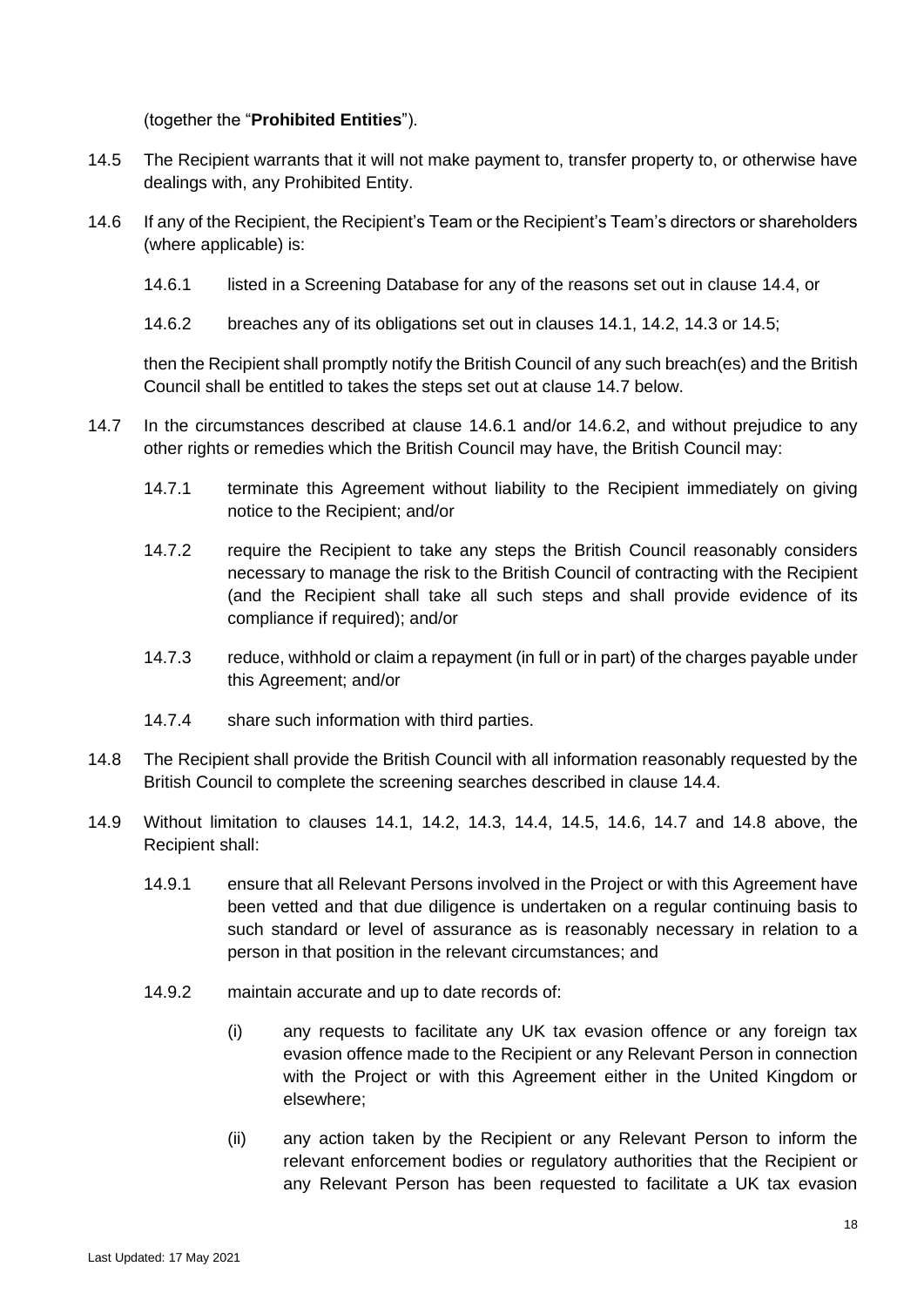offence or a foreign tax evasion offence (except to the extent that the Recipient or any Relevant Person is prevented by law from doing so);

- (iii) its compliance with its obligations under this clause [14](#page-16-4) and all training and guidance provided to Relevant Persons in respect of the obligations under this clause and applicable laws for the prevention of tax evasion;
- (iv) the Recipient's monitoring of compliance by Relevant Persons with applicable policies and procedures;
- (v) the measures that the Recipient has taken in response to any incidence of suspected or actual tax evasion or facilitation of tax evasion or breach of this clause [14;](#page-16-4) and
- 14.9.3 maintain and provide such access to the records or information referred to in clause [14.9.2;](#page-17-6) and
- 14.9.4 ensure that all Relevant Persons involved in performing services in connection with this Agreement are subject to and at all times comply with equivalent obligations to the Recipient under this clause [14.](#page-16-4)
- 14.10 For the purposes of this clause [14,](#page-16-4) the expression "**Relevant Person**" shall mean all or any of the following: (a) Relevant Persons; and (b) any Relevant Person employed or engaged by a Relevant Person.

# **15 Safeguarding and Protecting Children and Vulnerable Adults**

- 15.1 The Recipient will comply with all applicable legislation and codes of practice, including, where applicable, all legislation and statutory guidance relevant to the safeguarding and protection of children and vulnerable adults and with the British Council's Safeguarding Policy and Adults at Risk Policy included in the British Council Requirements as amended from time to time, which the Supplier acknowledges may include submitting checks by the UK Disclosure & Barring Service (DBS) and/or equivalent local checks<sup>1</sup>.
- 15.2 The Recipient must provide to the British Council, documentary evidence of the relevant disclosure and/or the criminal records checks in advance of undertaking any activities involving children and/or vulnerable adults in connection with the Project under this Agreement.
- 15.3 In addition, the Recipient will ensure that, where it engages any other party in connection with the Project under this Agreement, that party will also comply with the same requirements as if they were a party to this Agreement.

#### **16 Anti-slavery and human trafficking**

<span id="page-18-0"></span>16.1 The Recipient shall:

<sup>1</sup> Equivalent local checks include, but are not limited to, the ACRO Criminal Records Office, 'International Child Protection Certificate' online criminal records checks and Code of Good Conduct' or any other services as detailed at the following link: [https://www.gov.uk/government/publications/criminal-records-checks-for-overseas](https://www.gov.uk/government/publications/criminal-records-checks-for-overseas-applicants)[applicants](https://www.gov.uk/government/publications/criminal-records-checks-for-overseas-applicants) (when/if link does not work contact the British Council Project manager)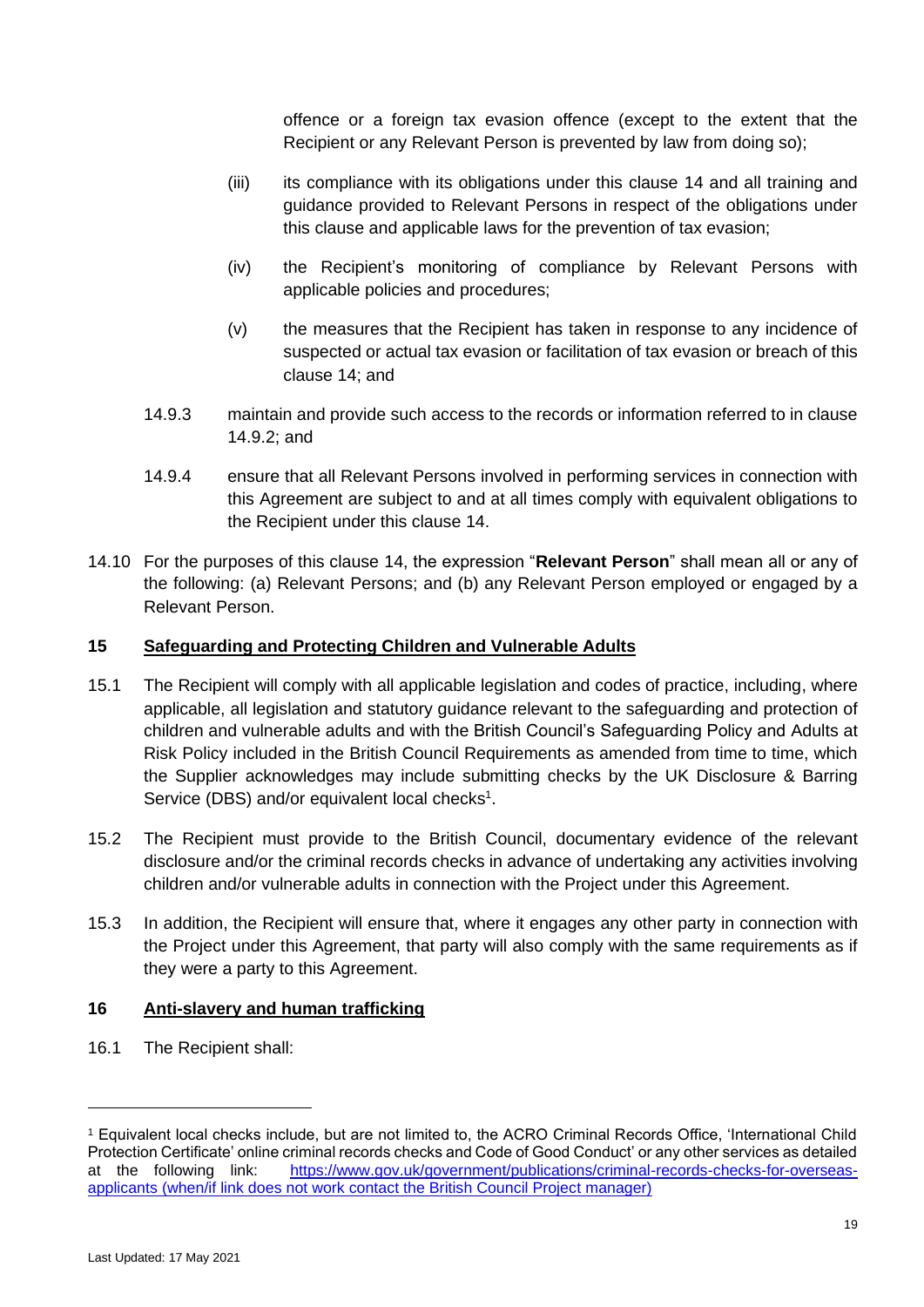- 16.1.1 ensure that slavery and human trafficking is not taking place in any part of its business or in any part of its supply chain;
- 16.1.2 implement due diligence procedures for its own suppliers, subcontractors and other participants in its supply chains, to ensure that there is no slavery or human trafficking in its supply chains;
- 16.1.3 respond promptly to all slavery and human trafficking due diligence questionnaires issued to it by the British Council from time to time and ensure that its responses to all such questionnaires are complete and accurate; and
- 16.1.4 notify the British Council as soon as it becomes aware of any actual or suspected slavery or human trafficking in any part of its business or in a supply chain which has a connection with this Agreement.
- 16.2 If the Recipient fails to comply with any of its obligations under clause [16.1,](#page-18-0) without prejudice to any other rights or remedies which the British Council may have, the British Council shall be entitled to:
	- 16.2.1 terminate this Agreement without liability to the Recipient immediately on giving notice to the Recipient; and/or
	- 16.2.2 require the Recipient to take any steps the British Council reasonably considers necessary to manage the risk to the British Council of contracting with the Recipient (and the Recipient shall take all such steps); and/or
	- 16.2.3 reduce, withhold or claim a repayment (in full or in part) of the Grant; and/or
	- 16.2.4 share with third parties information about such non-compliance.

### **17 Equality, Diversity and Inclusion**

- 17.1 The Recipient shall ensure that it does not, whether as an employer or provider of services and/or goods, discriminate within the meaning of the Equality Legislation.
- 17.2 The Recipient shall comply with any equality or diversity policies or guidelines included in the British Council Requirements.

#### <span id="page-19-1"></span>**18 Assignment**

- 18.1 The Recipient shall not, without the prior written consent of the British Council, assign, transfer, charge, create a trust in, or deal in any other manner with all or any of its rights or obligations under this Agreement.
- <span id="page-19-0"></span>18.2 The British Council may assign or novate this Agreement to: (i) any separate entity Controlled by the British Council; (ii) any body or department which succeeds to those functions of the British Council to which this Agreement relates; or (iii) any provider of outsourcing or third party services that is employed under a service contract to provide services to the British Council. The Recipient warrants and represents that it will (at the British Council's reasonable expense) execute all such documents and carry out all such acts, as reasonably required to give effect to this clause [18.2.](#page-19-0)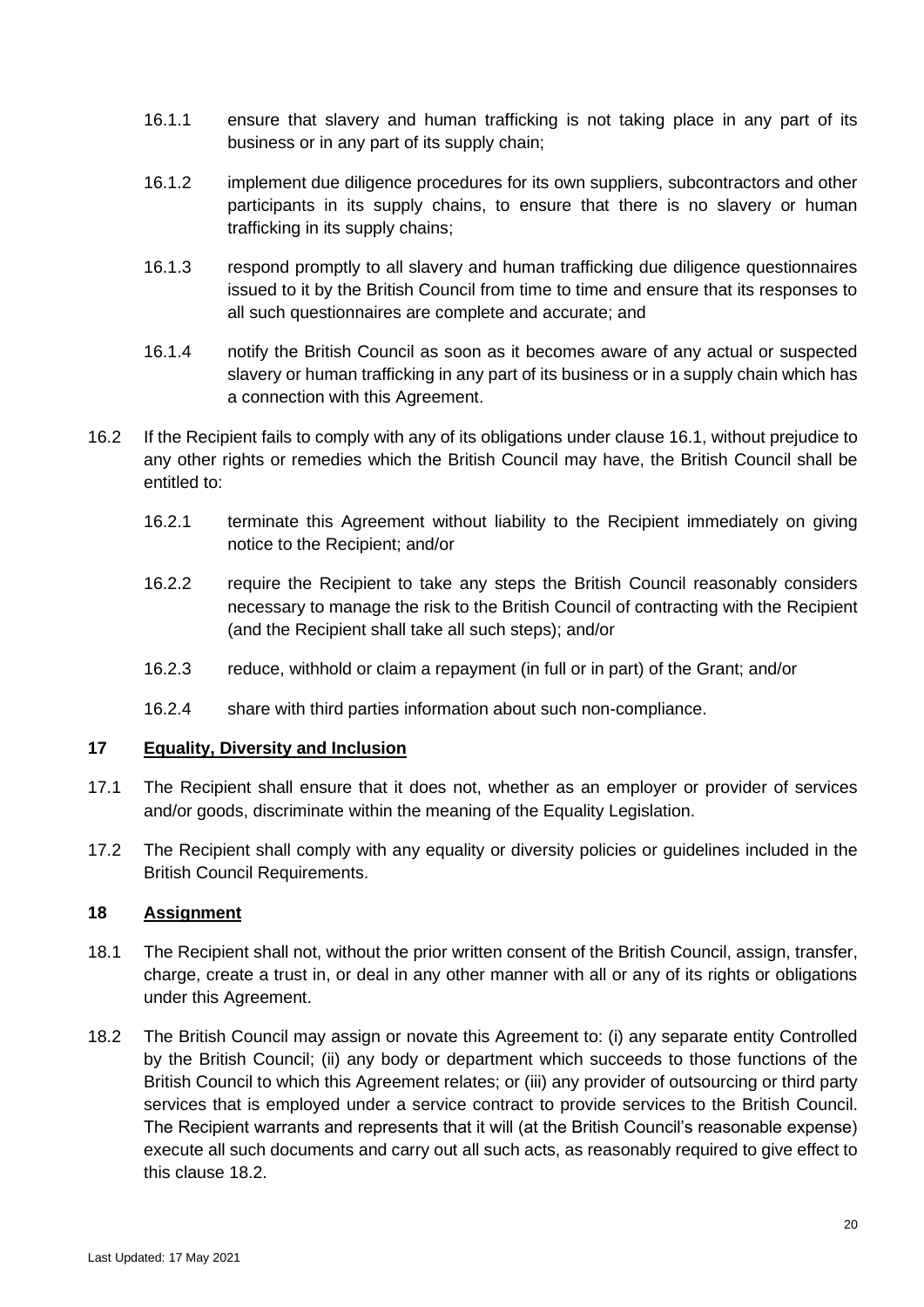# **19 Waiver**

19.1 A waiver of any right under this Agreement is only effective if it is in writing and it applies only to the party to whom the waiver is addressed and the circumstances for which it is given.

#### **20 Entire agreement**

20.1 This Agreement and any documents referred to in it constitute the entire agreement and understanding between the parties with respect to the subject matter of this Agreement and supersede, cancel and replace all prior agreements, licences, negotiations and discussions between the parties relating to it. Each party confirms and acknowledges that it has not been induced to enter into this Agreement by, and shall have no remedy in respect of, any statement, representation, warranty or undertaking (whether negligently or innocently made) not expressly incorporated into it. However, nothing in this Agreement purports to exclude liability for any fraudulent statement or act.

### <span id="page-20-0"></span>**21 Variation**

21.1 No variation of this Agreement shall be valid unless it is in writing and signed by or on behalf of each of the parties.

### **22 Severance**

22.1 If any provision of this Agreement (or part of any provision) is found by any court or other authority of competent jurisdiction to be invalid, illegal or unenforceable, that provision or partprovision shall, to the extent required, be deemed not to form part of the Agreement, and the validity and enforceability of the other provisions of the Agreement shall not be affected.

### **23 Counterparts**

23.1 This Agreement may be executed in counterparts, each of which when executed shall constitute a duplicate original, but all counterparts shall together constitute one agreement. Where this Agreement is executed in counterparts, following execution each party must promptly deliver the counterpart it has executed to the other party. Transmission of an executed counterpart of this Agreement by email in PDF, JPEG or other agreed format shall take effect as delivery of an executed counterpart of this Agreement.

# **24 Third party rights**

- 24.1 Subject to clause [1.2.4,](#page-8-1) this Agreement does not create any rights or benefits enforceable by any person not a party to it except that a person who under clause [18](#page-19-1) is a permitted successor or assignee of the rights or benefits of a party may enforce such rights or benefits.
- 24.2 The parties agree that no consent from the British Council Entities or the persons referred to in this clause is required for the parties to vary or rescind this Agreement (whether or not in a way that varies or extinguishes rights or benefits in favour of such third parties).

#### **25 No partnership or agency**

25.1 Nothing in this Agreement is intended to, or shall operate to, create a partnership between the parties, or to authorise either party to act as agent for the other, and neither party shall have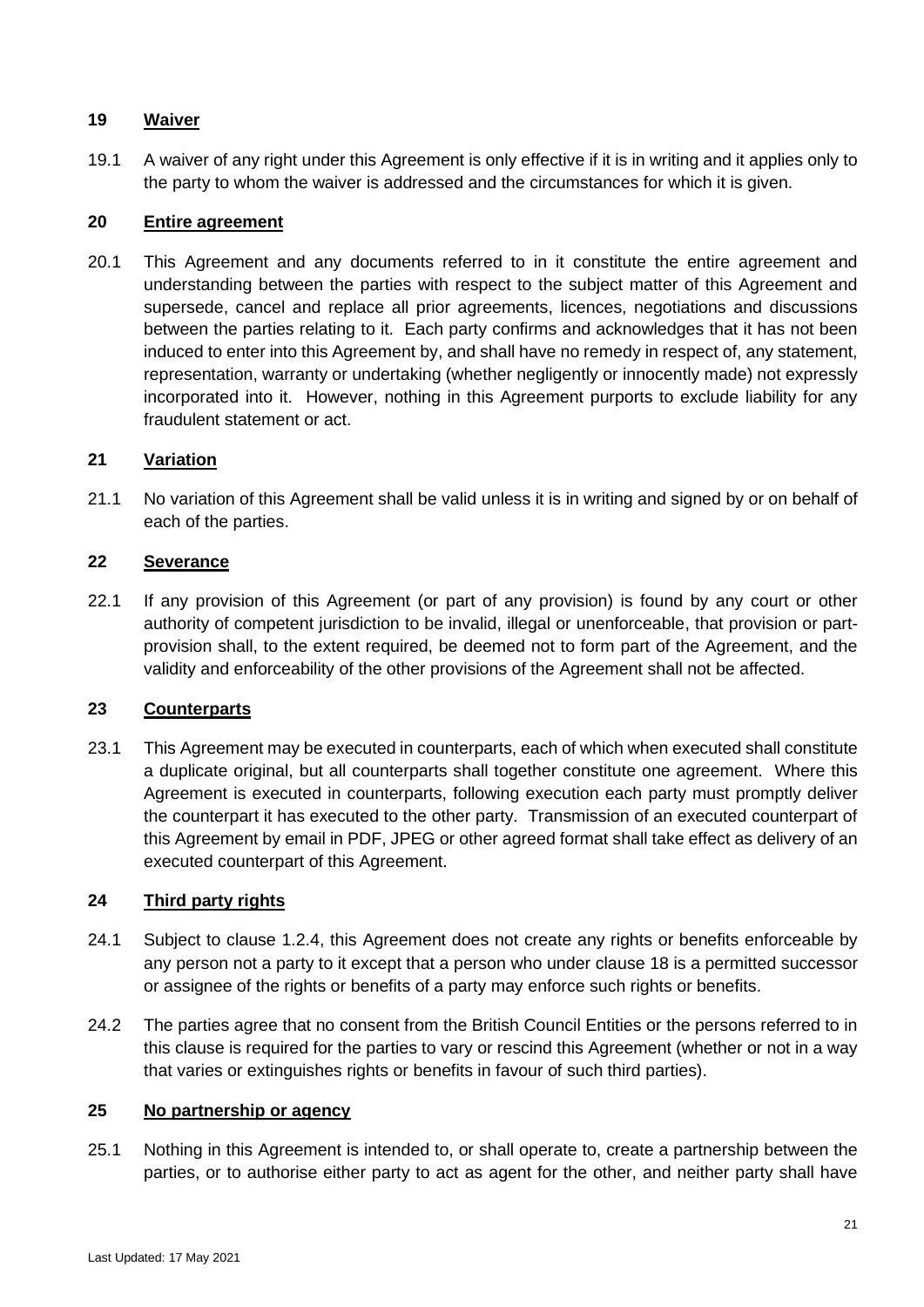authority to act in the name or on behalf of or otherwise to bind the other in any way (including the making of any representation or warranty, the assumption of any obligation or liability and the exercise of any right or power) and neither party shall incur any expenditure in the name of or for the account of the other.

#### <span id="page-21-3"></span>**26 Force Majeure**

- 26.1 Subject to clauses [26.2](#page-21-1) and [26.3,](#page-21-2) neither party shall be in breach of this Agreement if it is prevented from or delayed in carrying on its business and/or material obligations hereunder by a Force Majeure Event.
- <span id="page-21-1"></span>26.2 A party that is subject to a Force Majeure Event shall not be in breach of this Agreement provided that:
	- 26.2.1 it promptly notifies the other party in writing of the nature and extent of the Force Majeure Event causing its failure or delay in performance;
	- 26.2.2 it could not have avoided the effect of the Force Majeure Event by taking precautions which, having regard to all the matters known to it before the Force Majeure Event, it ought reasonably to have taken, but did not; and
	- 26.2.3 it has used all reasonable endeavours to mitigate the effect of the Force Majeure Event, to carry out its obligations under this Agreement in any way that is reasonably practicable and to resume the performance of its obligations as soon as reasonably possible.
- <span id="page-21-2"></span>26.3 Nothing in this clause [26](#page-21-3) shall excuse a party for non-performance (or other breach) of this Agreement if such non-performance (or other breach) results from the acts or omissions of any of that party's consultants and/or sub-contractors (except where such acts or omissions are caused by a Force Majeure Event).

#### <span id="page-21-0"></span>**27 Notice**

- <span id="page-21-5"></span><span id="page-21-4"></span>27.1 Notice given under this Agreement shall be in writing, sent for the attention of the person signing this Agreement on behalf of the recipient party and to the address given on the front page of this Agreement (or such other address or person as the relevant party may notify to the other party), or by email, and shall be delivered:
	- 27.1.1 personally, in which case the notice will be deemed to have been received at the time of delivery;
	- 27.1.2 by pre-paid, first-class post if the notice is being sent to an address within the country of posting, in which case the notice will be deemed to have been received at 09:00 in the country of receipt on the second (2nd) normal Working Day in the country specified in the recipient's address for notices after the date of posting;
	- 27.1.3 by international standard post if being sent to an address outside the country of posting, in which case the notice will be deemed to have been received at 09:00 in the country of receipt on the seventh (7th) normal working Day in the country specified in the recipient's address for notices after the date of posting; or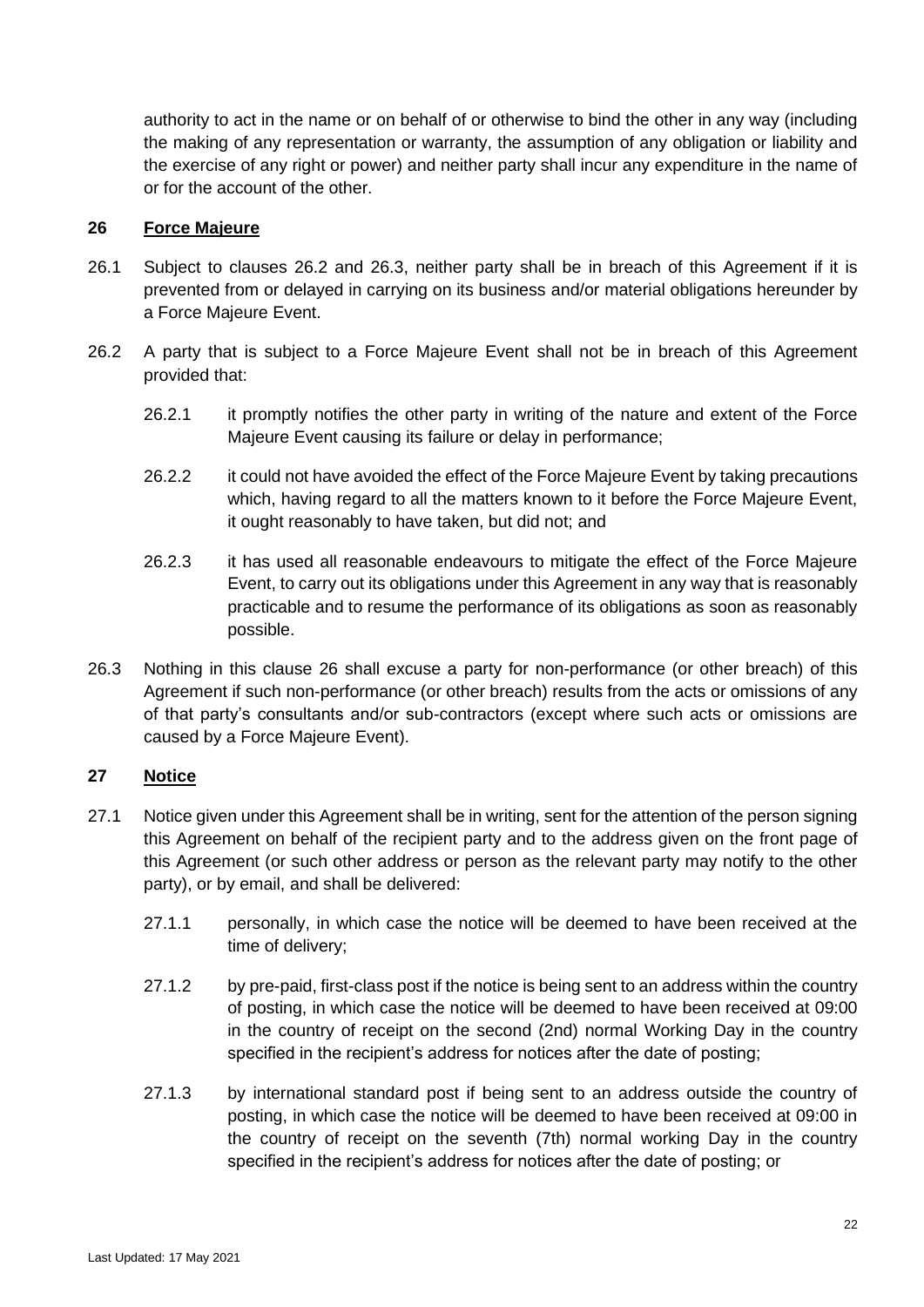- 27.1.4 by email to the relevant email address specified in clause [6.1](#page-3-0) of Schedule 1 (or such other email address as the relevant party may notify to the other party), in which case, the notice will be deemed to have been received at the time of transmission, or if this time falls outside of normal working hours in the United Kingdom (or such other country as has been specified by the receiving party), when normal working hours resume, in each case provided that no out of office auto-reply or error message is received by the sender in response within one hour after transmission of the notice. If an out of office auto-reply or error message is received by the sender in response within one hour after transmission of the notice, then no valid notice has been delivered and the notice must be sent by one of the alternative methods listed above.
- 27.2 To prove service of notice under clauses [27.1.1](#page-21-4) to [27.1.3](#page-21-5) above, it is sufficient to prove that the envelope containing the notice was properly addressed and posted or handed to the courier.

#### <span id="page-22-0"></span>**28 Governing Law and Dispute Resolution Procedure**

- 28.1 This Agreement and any dispute or claim (including any non-contractual dispute or claim) arising out of or in connection with it or its subject matter, shall be governed by, and construed in accordance with, the laws of England and Wales.
- <span id="page-22-2"></span>28.2 Subject to the remainder of this clause [28,](#page-22-0) the parties irrevocably agree that the courts of England and Wales shall have exclusive jurisdiction to settle any dispute or claim (including any non-contractual dispute or claim) that arises out of or in connection with this Agreement or its subject matter.
- <span id="page-22-1"></span>28.3 In the event that any claim or dispute arises out of or in connection with this Agreement, the parties shall, following service of written notice by one party on the other, attempt to resolve amicably by way of good faith negotiations and discussions any such dispute or claim as soon as reasonably practicable (and in any event within 14 calendar days after such notice or by such later date as the parties may otherwise agree in writing). If the parties are unable to resolve the dispute or claim in accordance with this clause [28.3,](#page-22-1) either party may commence proceedings in accordance with clause [28.2.](#page-22-2)
- 28.4 Nothing in this clause [28](#page-22-0) shall prevent either party from applying at any time to the court for injunctive relief on the grounds of infringement, or threatened infringement, of the other party's obligations of confidentiality contained in this Agreement or infringement, or threatened infringement, of the applicant's Intellectual Property Rights.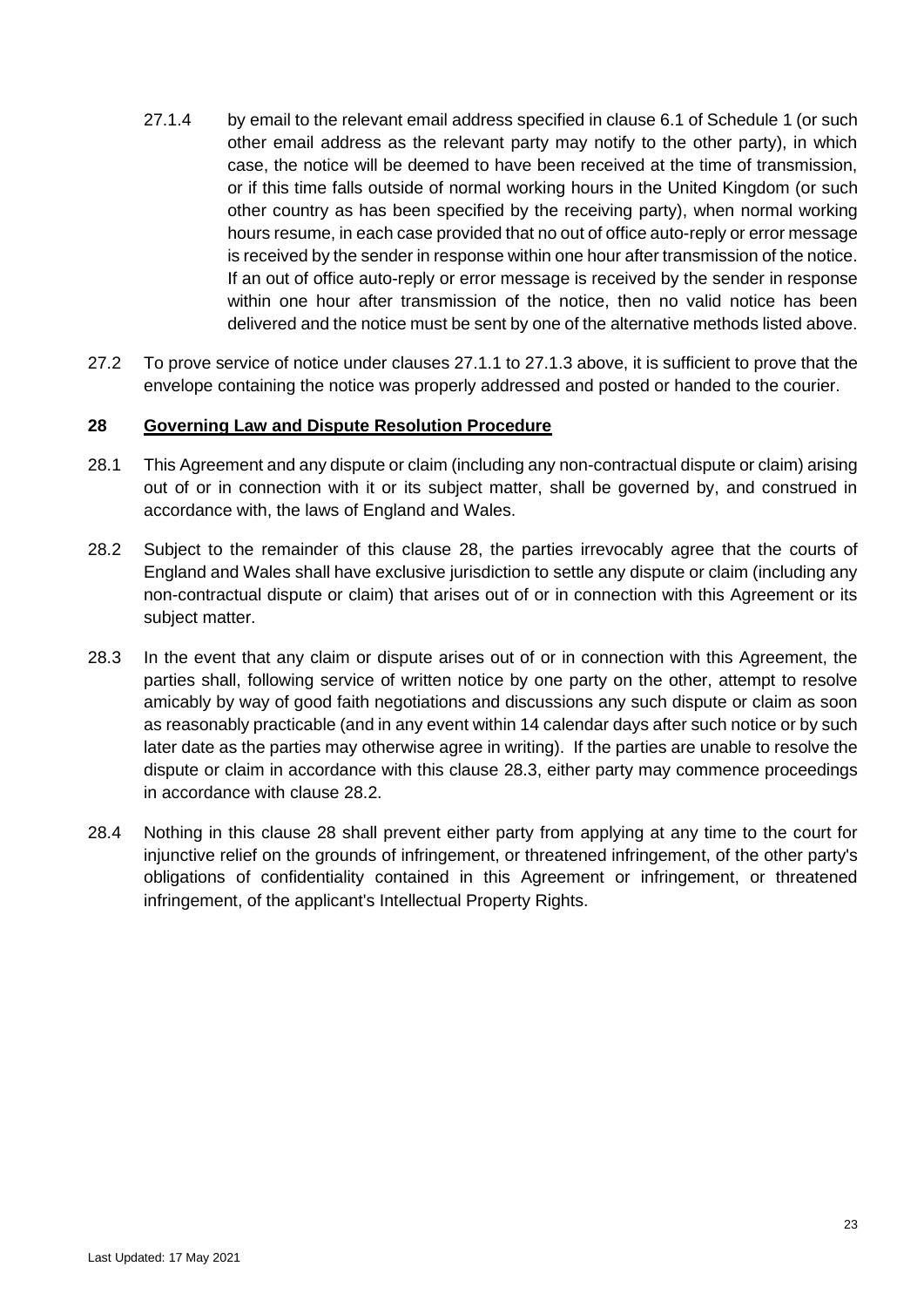<span id="page-23-0"></span>Project Summary Budget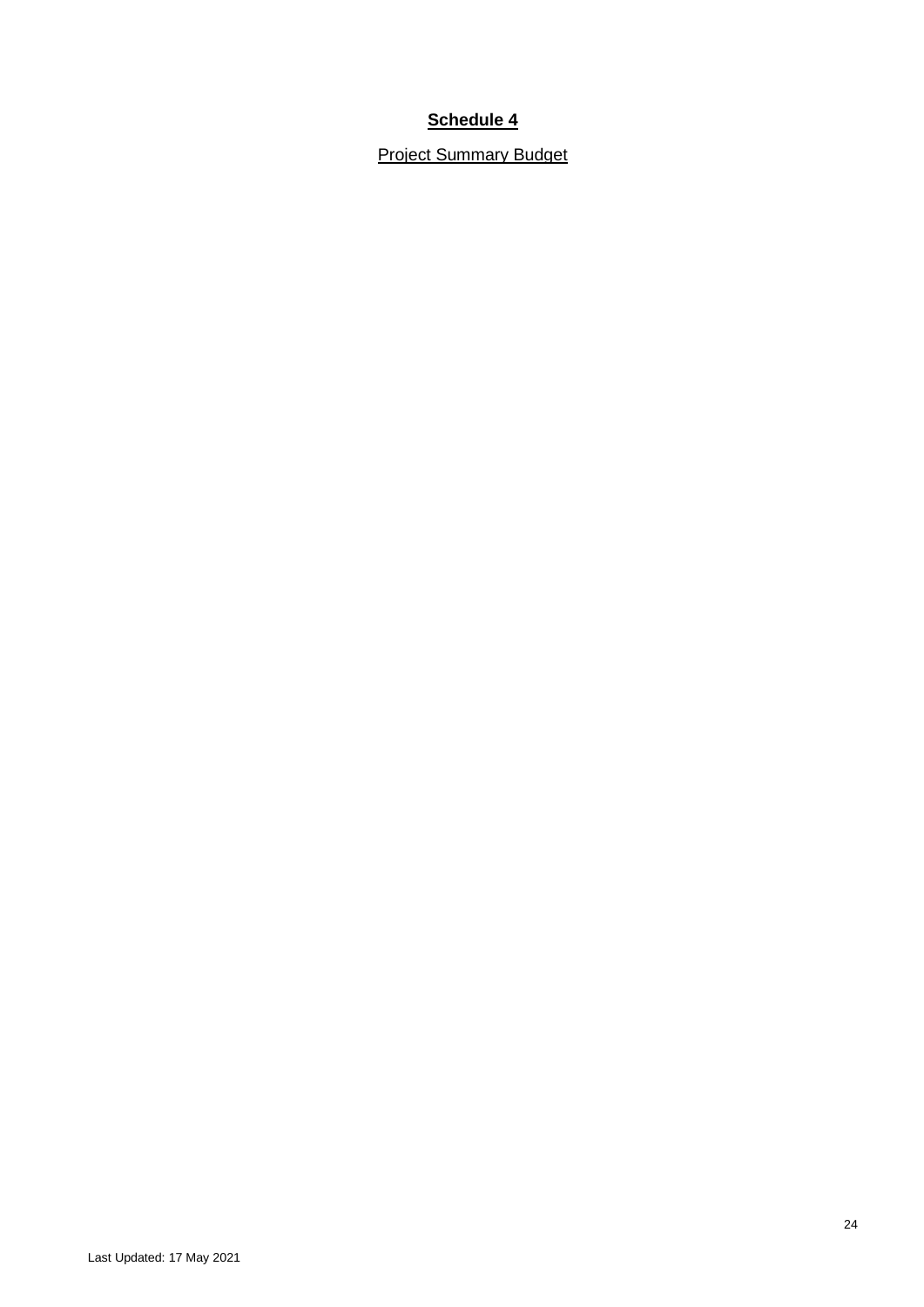<span id="page-24-0"></span>**Guidelines for Applicants**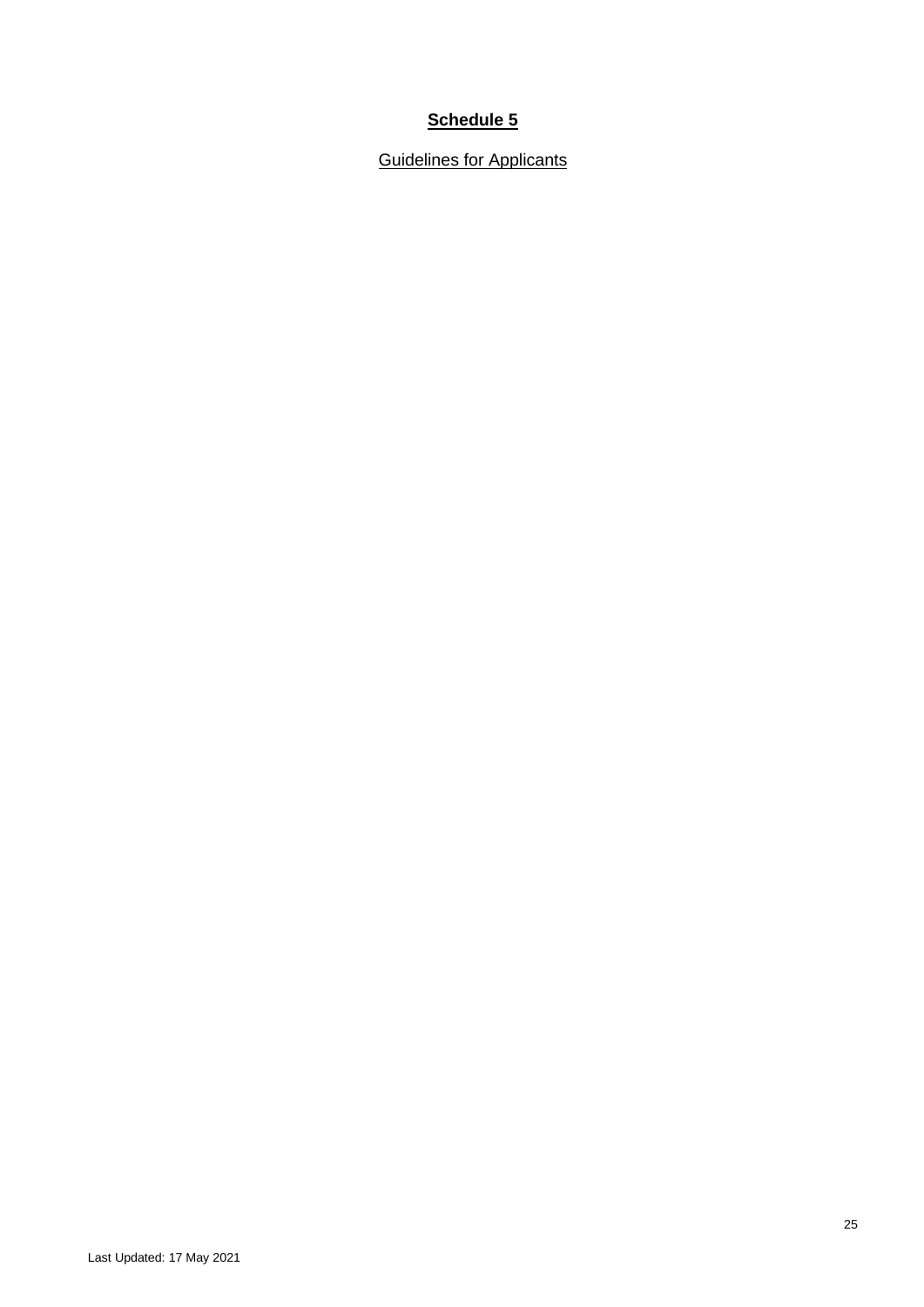Reporting Requirements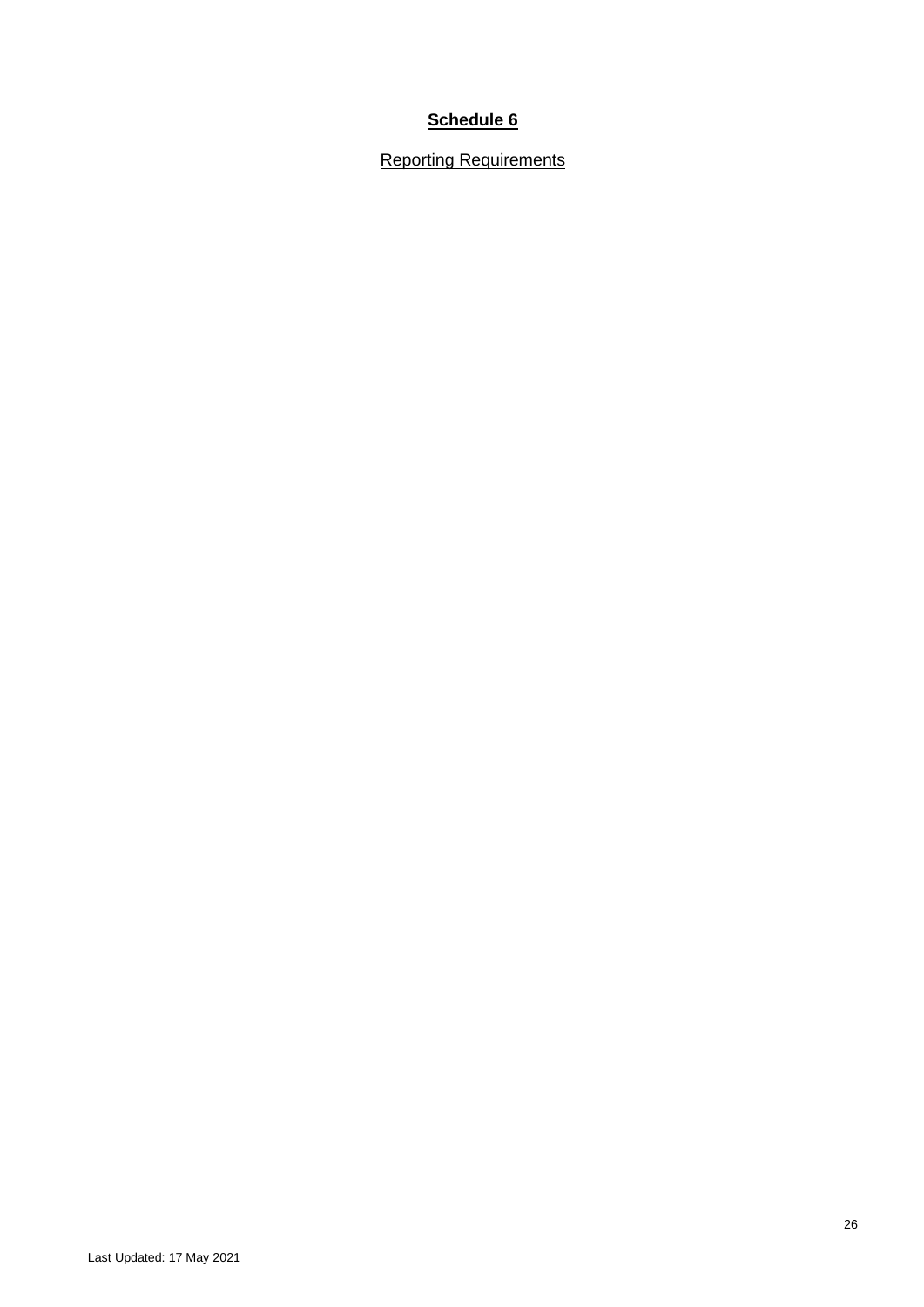**Bank Details Form**